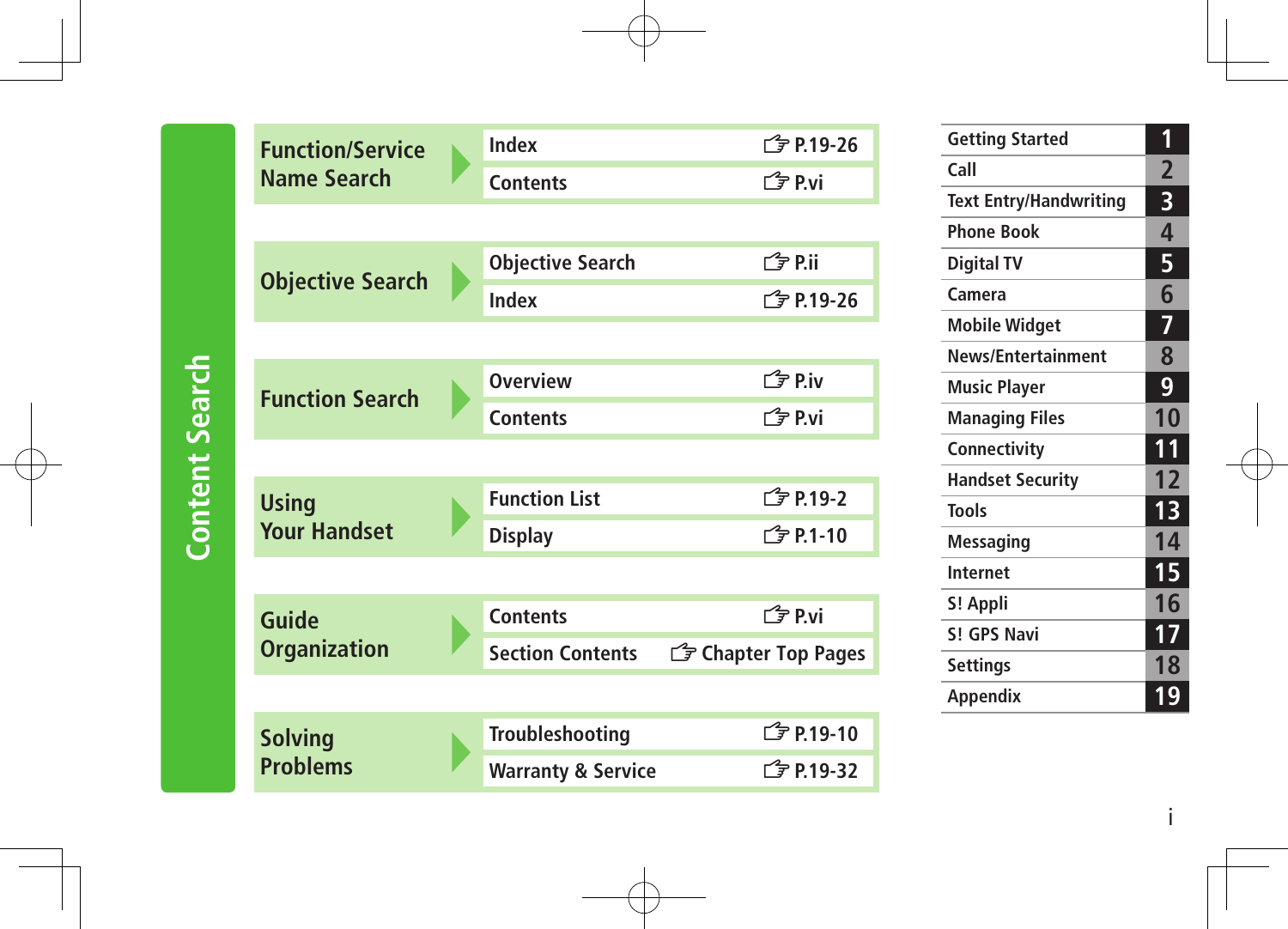|                         | <b>Confirming &amp; Using</b><br>My Number &<br><b>My Mail Address</b> | <b>My Phone Number</b><br>Confirm your phone number on<br>handset in Standby without navigating<br>menus.<br>My Number: <del>『</del> P.1-30                           | <b>My Mail Address</b><br>Customized address may reduce spam.<br><b>Customizing Handset Address:</b><br>$\sqrt{7}$ P.14-4                                       |
|-------------------------|------------------------------------------------------------------------|-----------------------------------------------------------------------------------------------------------------------------------------------------------------------|-----------------------------------------------------------------------------------------------------------------------------------------------------------------|
| <b>Objective Search</b> | <b>Customizing</b><br><b>Handset Settings</b>                          | <b>Setting Ringtones</b><br>Set Chaku-Uta Full® files as ringtones.<br>Ringtones: <sup>2</sup> P.18-2                                                                 | <b>Downloading Tunes &amp; Tones</b><br>Download music (Chaku-Uta Full®)<br>files from mobile websites.<br>Downloading Music: <del>『</del> P.9-3                |
|                         |                                                                        |                                                                                                                                                                       |                                                                                                                                                                 |
|                         | <b>Mastering Basics</b>                                                | <b>Learning Your Handset</b><br>Learn key assignments, and navigate<br>menus to select & execute functions.<br>Handset Menus: FP.1-18<br>Parts & Functions: FP.1-6    | <b>Making Mobile Calls</b><br>Use voice telephony or enjoy video<br>telephony with compatible mobiles.<br>Voice Calls: (2P.2-2)<br>Video Calls: <a> 5 P.2-6</a> |
|                         |                                                                        |                                                                                                                                                                       |                                                                                                                                                                 |
|                         | <b>Fun Stuff</b>                                                       | <b>Watching One Seg Digital TV</b><br>Enjoy One Seg digital TV.<br>Set channels in advance<br>to view/record shows.<br>DIGITAL<br>TV<br>Digital TV: <del></del> P.5-1 | <b>Music Player</b><br>Download music files<br>from websites via<br>Music Player directly.<br>Music Player: <a>&gt;CPP.9-1</a>                                  |

ii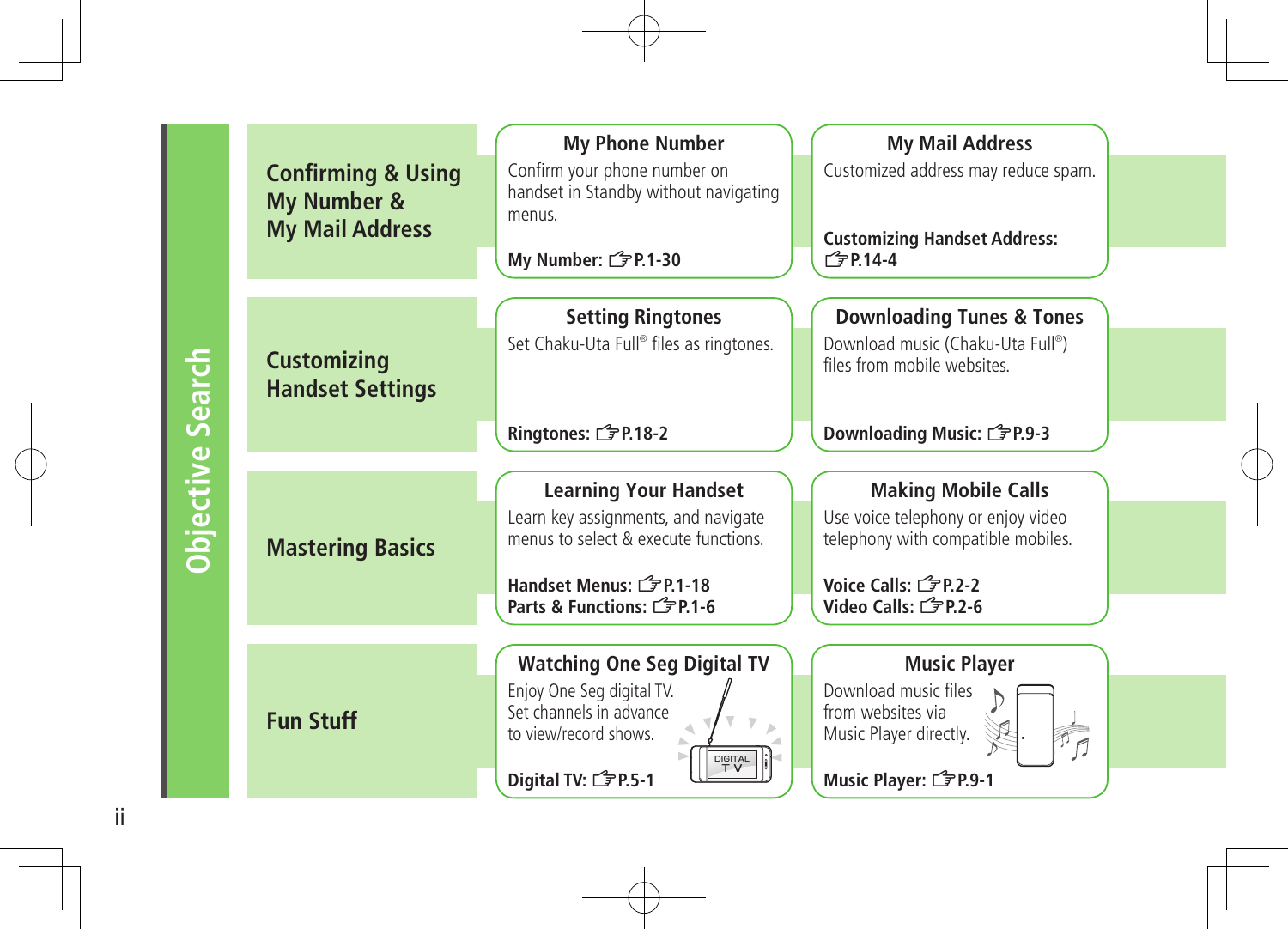**Sending Your Contact Info** Save mail address and other details; send to compatible devices wirelessly.

#### **Account Details: <sup>2</sup>P.4-12**

### **Customizing Standby Display**

Add wallpaper, set clock size/position or set calendar to appear in Standby.

**Wallpaper: <del>掌</del>P.10-6 Display:** Z**P.18-3**

### **Mastering Text Entry Methods**

Enter text for Messaging functions or to add/edit Phone Book entry items.

**Text Entry:** Z**P.3-1**

#### **Camera & Video Camera**

Capture still images or record videos. Use Camera in Viewer Position.

**Camera:** Z**P.6-1**

### **Messaging Multiple Recipients**

Enter multiple mail addresses/numbers to send a message to all at one time.

**Sending Messages:** Z**P.14-4 Add/Edit/Delete Address:** Z**P.14-9**

#### **Customizing Menu**

Save frequently used functions in Private Menu.

#### **Private Menu:** Z**P.1-24**

#### **Using Messaging Services**

Send short or long text messages. Attach image/sound files, etc. to S! Mail.

**Messaging: <del></del>**  $\mathcal{F}$  **P.14-1 Graphic Mail:** Z**P.14-6**

#### **Playing Games**

Download and install S! Appli Games via Yahoo! Keitai.

**S! Appli:** Z**P.16-1**



Send files or your own mail address saved in Account Details via Infrared/IC transmission to other compatible devices.

**Infrared/IC Transmission: <sup>2</sup><sub>P.4-12</sub>** 

#### **Using Shortcuts to Functions**

Access shortcuts to frequently used functions in Standby.

**Shortcuts:** Z**P.1-21**

#### **Accessing the Mobile Internet**

Access Mobile Internet sites via Yahoo! Keitai to browse sites or download files.

**Yahoo! Keitai:** Z**P.15-1**

#### **Getting News (Japanese)**

Set up S! Quick News to view a variety of information contents.

**S! Quick News:** Z**P.8-5**

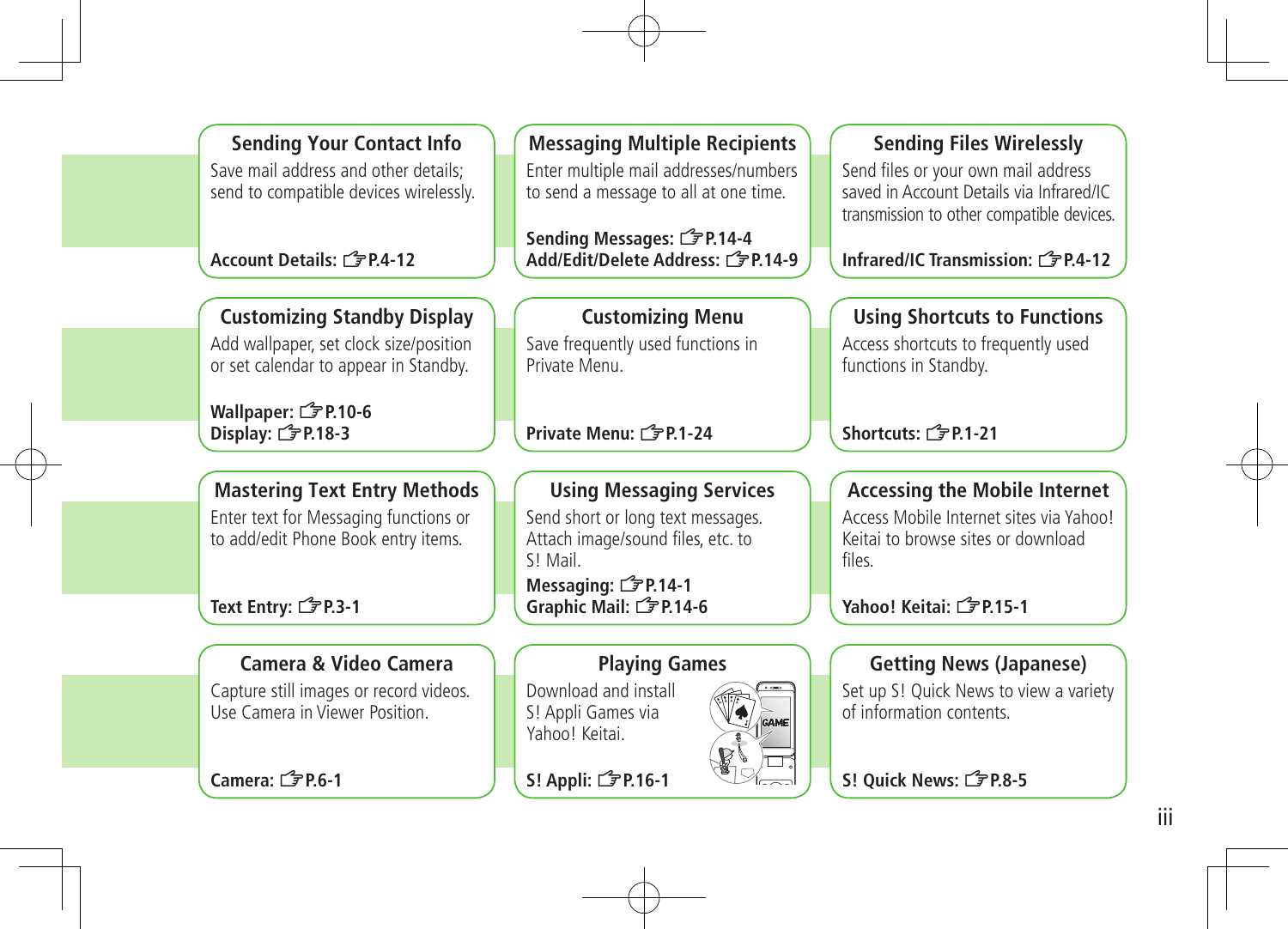|                 | 942P Features                             | Waterproof<br>942P is waterproof, allowing handset<br>use in the rain or in bathrooms.<br>「『テP.xxiii                                                      | <b>Viewer Position</b><br>Use Touch Pen (complimentary sample)<br>for Touch Panel Operations in Viewer<br>Position. Enter text using Handwriting<br>function. Customize Touch Menu.<br><b>子P.1-31</b> |
|-----------------|-------------------------------------------|-----------------------------------------------------------------------------------------------------------------------------------------------------------|-------------------------------------------------------------------------------------------------------------------------------------------------------------------------------------------------------|
| <b>Overview</b> | <b>SoftBank Mobile</b><br><b>Features</b> | Yahoo! Keitai<br>Access Mobile Internet sites via Yahoo!<br>Keitai to browse sites or download<br>files.<br><b>子P.15-4</b>                                | <b>Graphic Mail/AutoArt</b><br>Create HTML messages; select font<br>color/size, background; insert images.<br>AutoArt adds pictograms based on<br>entered keywords.<br><b>子P.14-6, P.14-7</b>         |
|                 | <b>Useful Features</b>                    | Phone Book/<br>S! Addressbook Back-up (SAB)<br>Save Phone Book entries; back up<br>handset entries on Server, etc.<br><b>C</b> <sub>P</sub> P.4-1, P.4-10 | Camera<br>Capture still images with 13.2 megapixel<br>(effective pixels) camera.<br>Set Image stabilizer/Face detection for<br>high-quality pictures.<br><b>子P.6-1</b>                                |
|                 | <b>PC-related</b><br><b>Functions</b>     | <b>PC Site Browser &amp;</b><br><b>Direct Browser (for Wi-Fi)</b><br>View PC-based websites on handset.<br><b>C</b> <sub>P</sub> P <sub>15-5</sub>        | Data Back-up/Management<br>Transfer data between handset and PC<br>for back-up and editing.<br><b>f</b> P.11-16                                                                                       |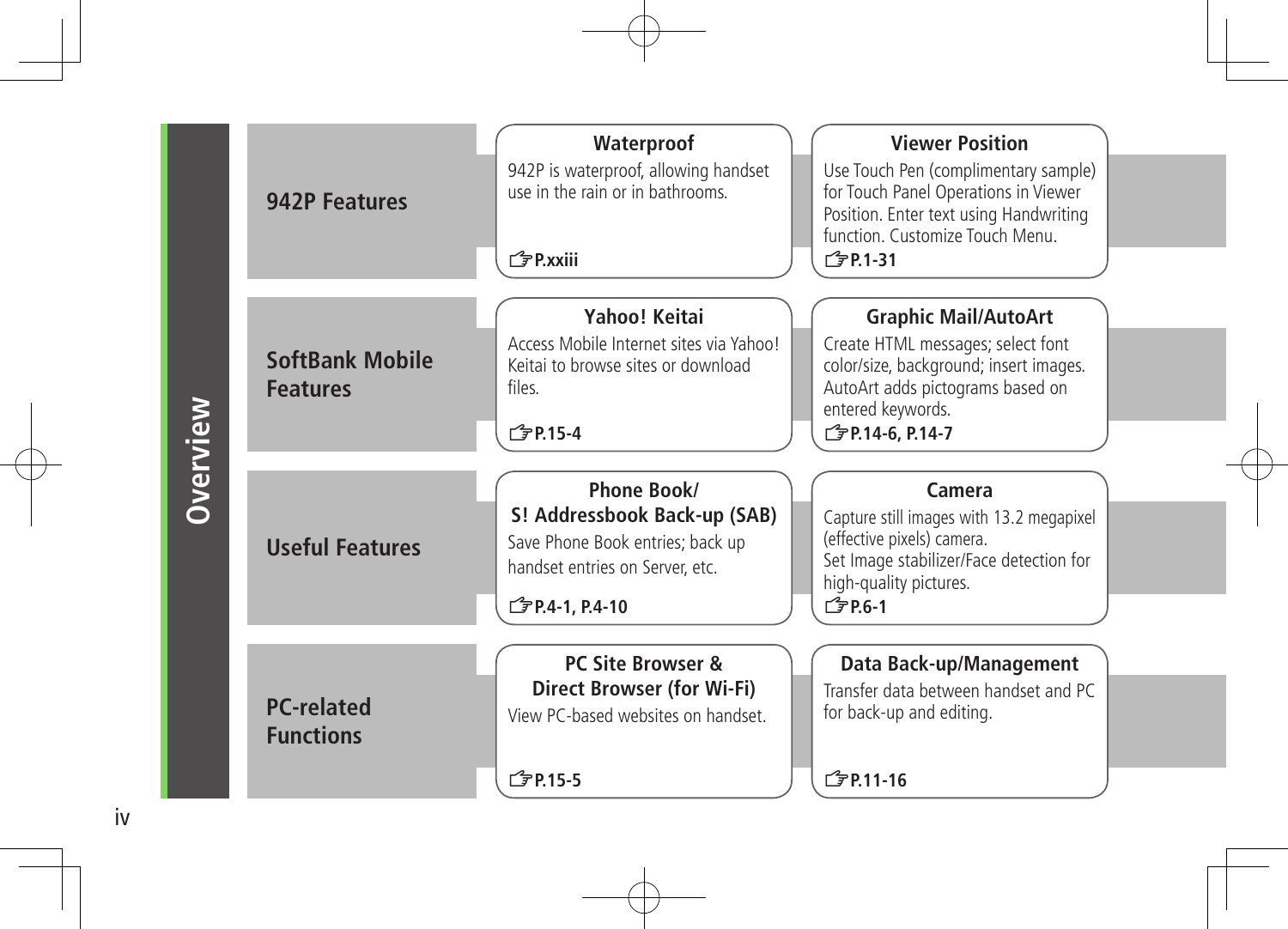| Wi-Fi                                                                                                                              | <b>PC Mail</b>                                                                                             |
|------------------------------------------------------------------------------------------------------------------------------------|------------------------------------------------------------------------------------------------------------|
| Use wireless LAN (Wi-Fi) to connect to<br>home/public access points. Enjoy high<br>speed Internet access or stream media<br>files. | Send/receive messages via PC mail<br>account.                                                              |
| <b>广</b> 尹P.11-11                                                                                                                  | <b>子P.14-25</b>                                                                                            |
|                                                                                                                                    | <b>Mobile Widget (Japanese)</b>                                                                            |
| Subscribe to content and periodically<br>receive update information.<br>Set Weather Indicator to check                             | Download and paste widgets to<br>Standby for quick access to<br>information and various tools.             |
| $\sqrt{7}$ P.8-2                                                                                                                   | $\sqrt{7}$ P.7-1                                                                                           |
|                                                                                                                                    |                                                                                                            |
| <b>Music Player</b>                                                                                                                | <b>Digital TV</b>                                                                                          |
| Play handset/microSD Card music files.                                                                                             | Enjoy One Seg digital TV programs and<br>video in wide horizontal screen.                                  |
| <b>广字P.9-1</b>                                                                                                                     | <b>子P.5-1</b>                                                                                              |
|                                                                                                                                    |                                                                                                            |
|                                                                                                                                    | Osaifu-Keitai®                                                                                             |
| Connect wirelessly to a Bluetooth <sup>®</sup> -<br>compatible speaker to enjoy TV in<br>dynamic sound.                            | Use handset as an electronic cash<br>card, reward card or membership card.                                 |
|                                                                                                                                    |                                                                                                            |
|                                                                                                                                    | S! Information Channel/Weather (Japanese)<br>weather forecast in Standby.<br><b>Rluetooth</b> <sup>®</sup> |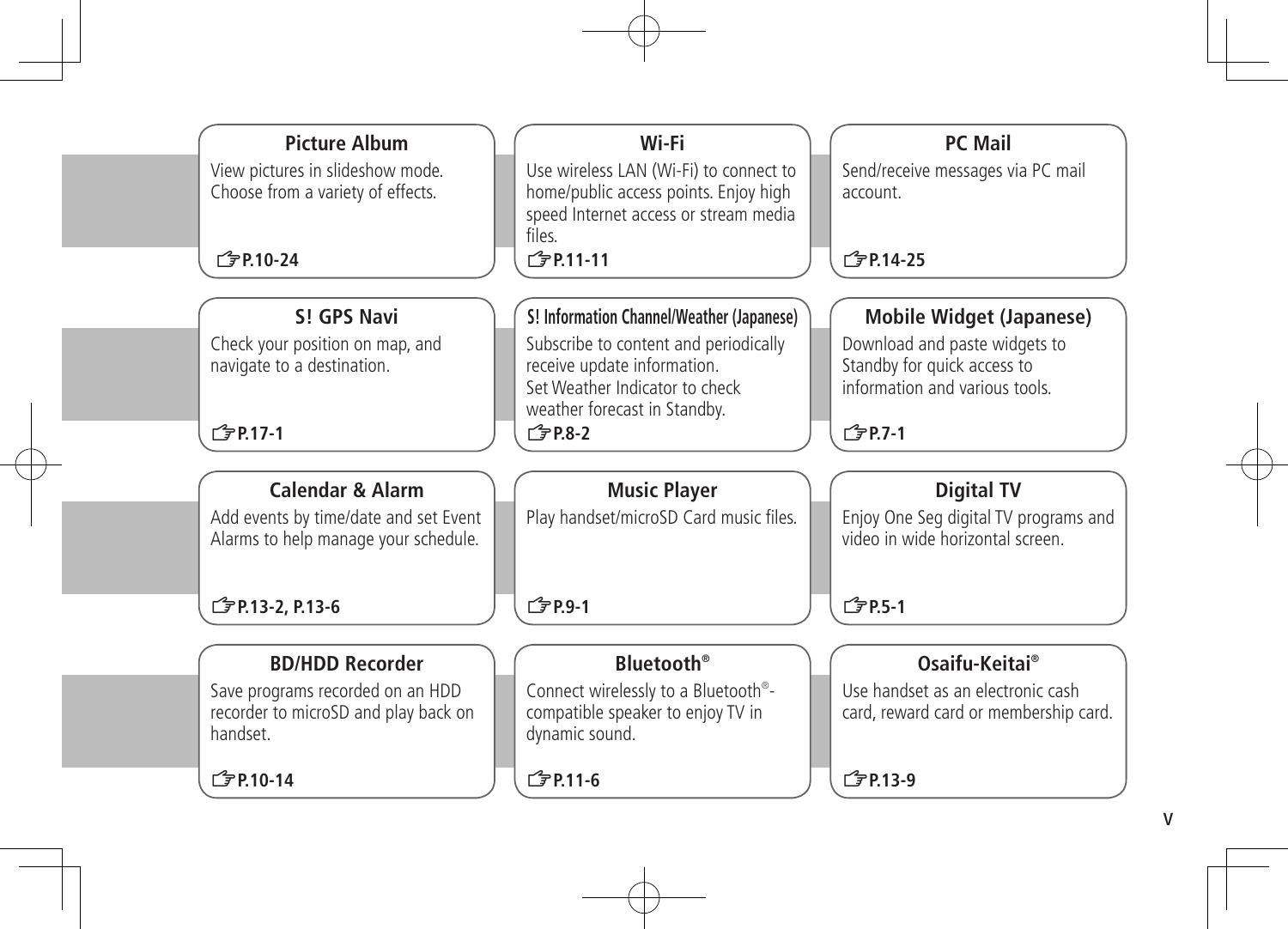## **Contents**

| Copyrights and Others xxvii         |  |
|-------------------------------------|--|
| Specific Absorption Rate (SAR)  xxx |  |

### **1. Getting Started**

| Handset Power On/Off 1-15        |  |
|----------------------------------|--|
|                                  |  |
|                                  |  |
|                                  |  |
| Customizing User Interface  1-22 |  |
|                                  |  |
|                                  |  |
| Using Videos/Music 1-27          |  |
|                                  |  |
|                                  |  |
|                                  |  |
|                                  |  |
|                                  |  |
|                                  |  |

#### **2. Call**

| Making/Answering Voice Calls  2-2   |  |
|-------------------------------------|--|
| Making/Answering Video Calls 2-6    |  |
|                                     |  |
| <b>Engaged Call Functions  2-11</b> |  |
|                                     |  |
|                                     |  |
| Optional Services  2-17             |  |

### **3. Text Entry/Handwriting**

| Conversion Methods (Japanese) 3-6 |  |
|-----------------------------------|--|
|                                   |  |
|                                   |  |
| Download Dictionary 3-10          |  |
| Text Entry in Touch Panel 3-10    |  |
| Handwriting Functions  3-11       |  |
|                                   |  |

#### **4. Phone Book**

| Saving to Phone Book  4-3         |  |
|-----------------------------------|--|
| Searching/Using Phone Book 4-6    |  |
| <b>Managing Phone Book  4-9</b>   |  |
| S! Addressbook Back-up (SAB) 4-10 |  |
|                                   |  |
|                                   |  |
|                                   |  |

#### **5. Digital TV**

| TV Links (Japanese)  5-10        |  |
|----------------------------------|--|
| Recording/Playing Programs  5-11 |  |

### **6. Camera**

| Before Using Camera 6-2    |  |
|----------------------------|--|
|                            |  |
|                            |  |
| Other Camera Functions 6-9 |  |
| Viewing Saved Images  6-16 |  |

#### **7. Mobile Widget**

| Mobile Widget (Japanese)  7-2 |  |
|-------------------------------|--|
|                               |  |

#### **8. News/Entertainment**

| S! Information Channel/Weather |  |
|--------------------------------|--|
|                                |  |
| S! Quick News (Japanese)  8-5  |  |
|                                |  |
|                                |  |

### **9. Music Player**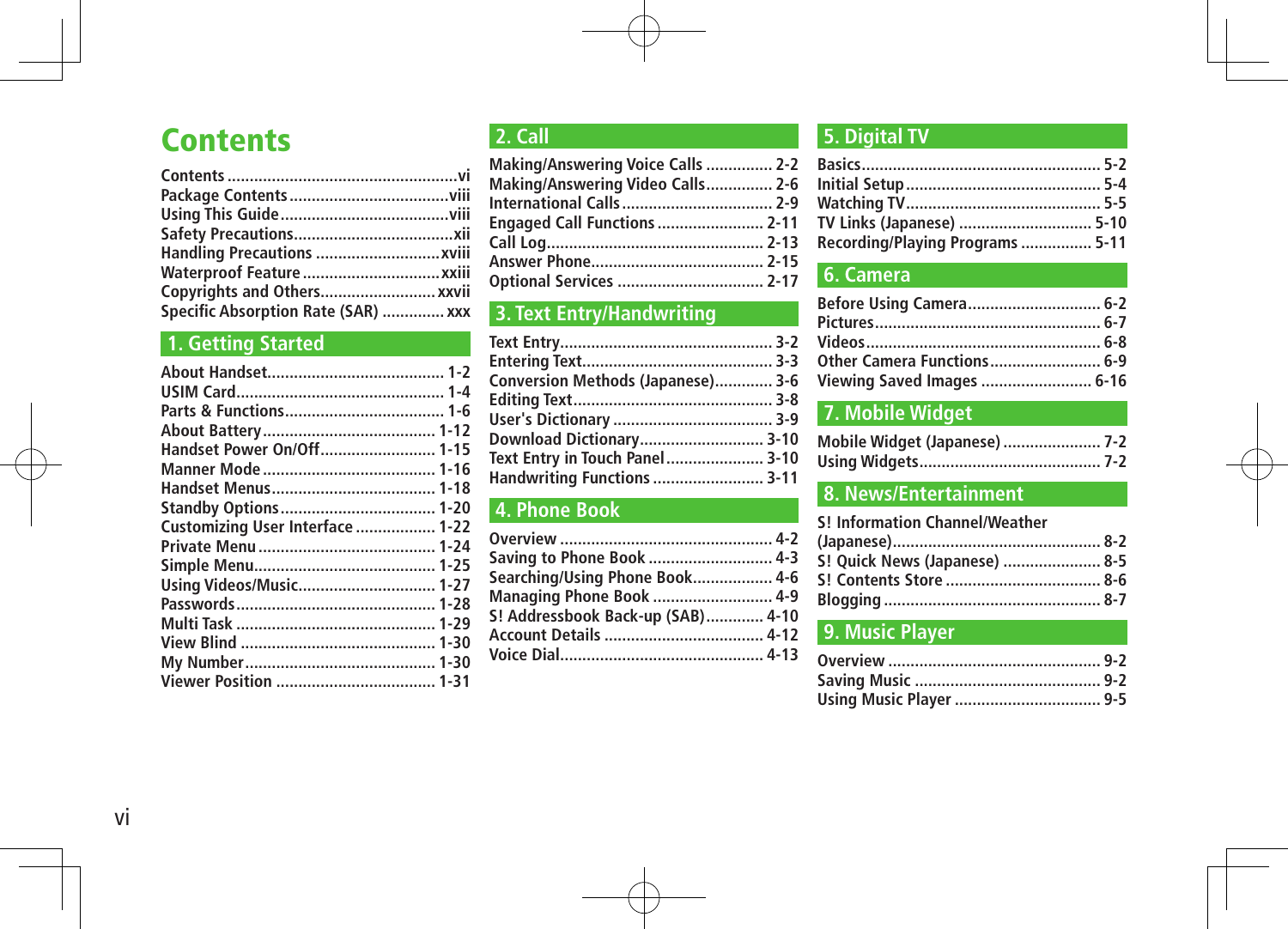#### **10. Managing Files**

| Using/Editing Still Images  10-11    |
|--------------------------------------|
|                                      |
| <b>Managing Folders/Files  10-16</b> |
|                                      |
|                                      |
|                                      |

### **11. Connectivity**

| <b>SoftBank Utility Software</b> |  |
|----------------------------------|--|
|                                  |  |
|                                  |  |
|                                  |  |

### **12. Handset Security**

| Changing Phone Password  12-2   |  |
|---------------------------------|--|
| <b>Security Functions  12-2</b> |  |
| Restricting Calls/Messages 12-9 |  |
|                                 |  |

### **13. Tools**

| Dictionary (Japanese)  13-13 |
|------------------------------|
|                              |

| Sound Recorders 13-14 |  |
|-----------------------|--|
| Bar Code Reader 13-15 |  |
|                       |  |

#### **14. Messaging**

| Sending S! Mail & SMS 14-4          |  |
|-------------------------------------|--|
| Receiving & Viewing Messages  14-12 |  |
| Organizing/Using Messages  14-17    |  |
|                                     |  |

#### **15. Internet**

| Using Yahoo! Keitai  15-4 |  |
|---------------------------|--|
| Browsing PC Sites 15-5    |  |
|                           |  |
| Using Information  15-9   |  |
| Option Menu Items 15-14   |  |

### **16. S! Appli**

| Before Using S! Appli  16-2 |  |
|-----------------------------|--|
|                             |  |

### **17. S! GPS Navi**

| About S! GPS Navi 17-2 |  |
|------------------------|--|
| Using S! GPS Navi 17-2 |  |

#### **18. Settings**

| Sound & Vibration  18-2 |  |
|-------------------------|--|
|                         |  |
|                         |  |
| Incoming Settings 18-8  |  |
|                         |  |
|                         |  |

| Notification Light  18-10       |  |
|---------------------------------|--|
|                                 |  |
|                                 |  |
|                                 |  |
|                                 |  |
|                                 |  |
|                                 |  |
| Mobile Widget (Japanese)  18-18 |  |
| S! Quick News (Japanese)  18-18 |  |
|                                 |  |
|                                 |  |
|                                 |  |
|                                 |  |
|                                 |  |
| S! GPS Navi Settings  18-26     |  |
| Default Settings  18-27         |  |
| Confirming Settings 18-28       |  |
|                                 |  |

#### **19. Appendix**

| Software Update  19-12       |  |
|------------------------------|--|
| Quick Open Menu  19-14       |  |
| <b>Key Assignments</b>       |  |
| (5-touch Mode) 19-15         |  |
| (2-touch Mode) 19-16         |  |
|                              |  |
| Character Code List 19-18    |  |
| Weather Indicator List 19-23 |  |
|                              |  |
|                              |  |
|                              |  |
| Warranty & Service 19-32     |  |
| Customer Service 19-33       |  |
|                              |  |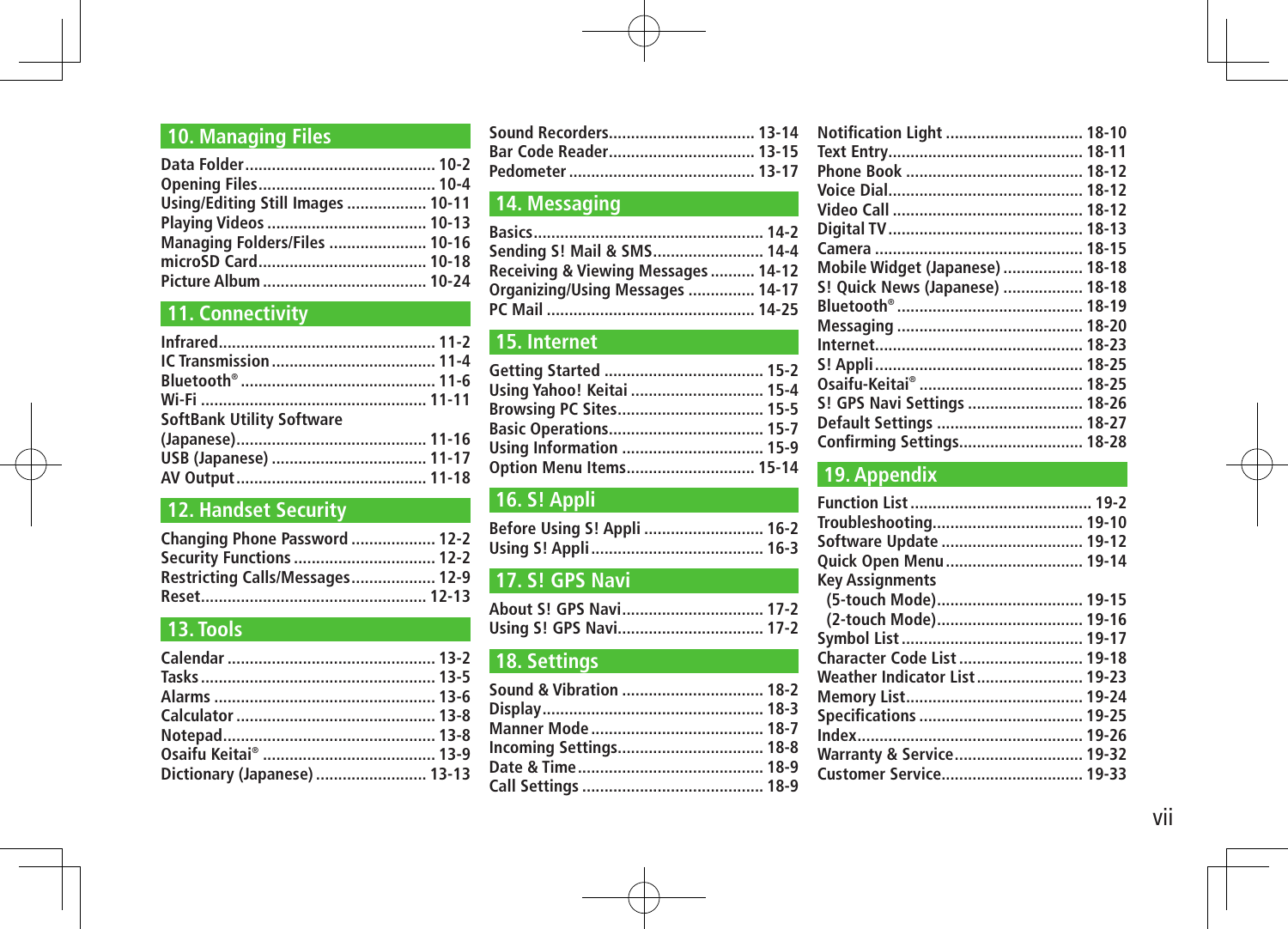### Package Contents

 **Handset (942P)**

#### **Desktop Holder (PMEAY1)**





 **Battery (PMBAY1)**

 **Touch Pen**\*





#### **Quick Start Guide (Japanese)**

#### **Safety Precautions (Japanese)**

\* Complimentary sample (not available for purchase)

#### **Note**

- Use SoftBank specified AC Charger (sold separately) to charge battery.
- For more information about AC Charger and accessories, please contact SoftBank Mobile Customer Center, General Information (CPP.19-33).
- 942P accepts microSD Card (not included). Purchase microSD Card to use related functions  $(\mathbb{Z}\mathbb{P}P10-18)$ .

# Using This Guide

#### **Before reading this guide, make a note of the following:**

- In this guide, SoftBank 942P User Guide, SoftBank 942P is referred to as "handset" or abbreviated as "942P."
- "microSD Card" and "microSDHC Card" are referred to as "microSD Card" in this guide.
- Handset operations and screenshots are based on defaults for handset color *White* (<del>掌</del>P.18-27).
- Handset operations and screenshots are based on Normal Position.
- Sample screenshots, etc. are provided for reference only. Actual handset windows, menus, etc. may differ in appearance.
- Key icons use simplified labels.
- $\bullet$  Most operation descriptions begin in Standby.
- Pressing a key for more than one second is described as "Press and hold."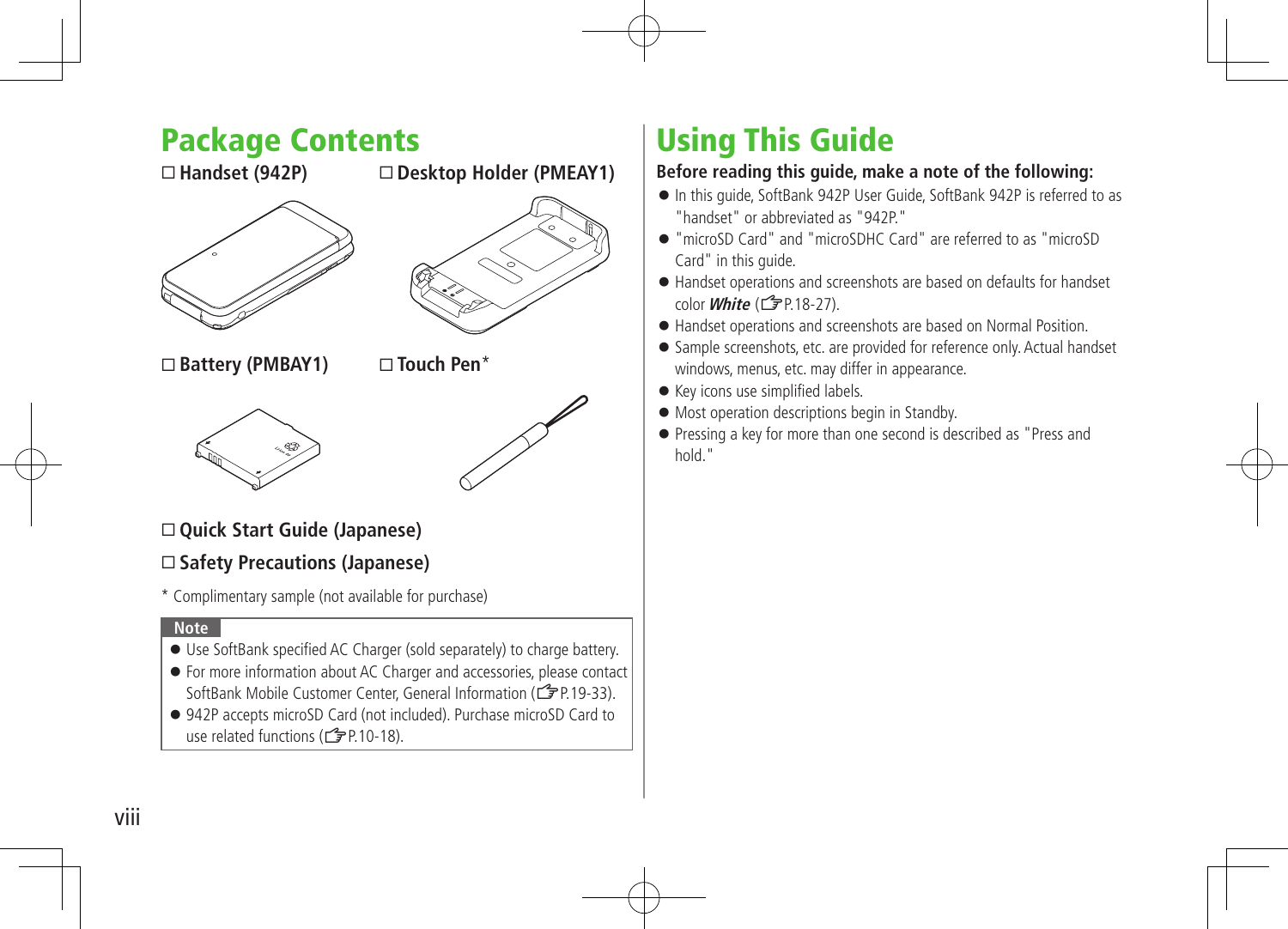### **Guide Symbols**

**Press the corresponding key to execute the function or operation indicated at the bottom of Display.**

**Example:**



 $\bullet$  Images shown above are for reference only.

#### **Multi Selector Operations (❶)**

| <b>Operations</b>       | Softkey Label* |
|-------------------------|----------------|
| Press o to scroll       |                |
| Press $\boxed{\bullet}$ | Select         |

\* Softkey labels vary by menu.

Use Multi Selector to select items, navigate menus, etc. In this guide, Multi Selector operations are indicated as shown below.



#### **Softkeys (❷❸❹❺)**

In this guide, Softkey operations are indicated as shown below.

- Example **@@**: **@**[Finish],  $\boxed{\mathbf{x}}$ [Menu]
	- **[Finish]** and **[Menu]** are Softkey label examples; Softkey labels vary by menu.

### **Japanese Functions & Services**

**When "(Japanese)" appears in a title, Japanese ability is required to use full range of the function or service.**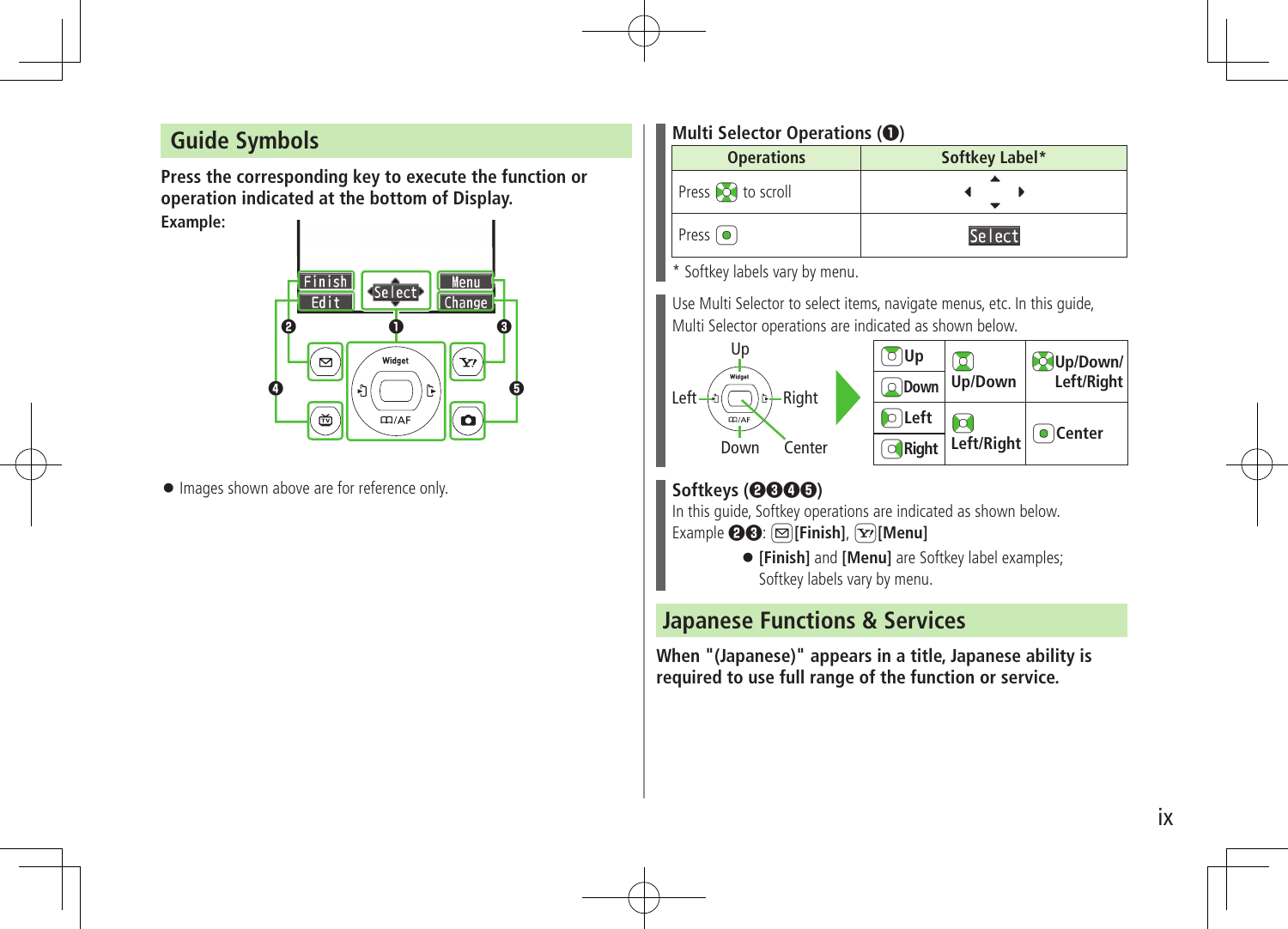### **Operation Descriptions**

 The following examples are for reference only and may differ from actual operations.

### **Basic Operations**

#### **Operations are expressed as shown here. Example 1:**







#### **C** Check Box Selection

 $\bigcirc$  Use  $\bigcirc$  to highlight an item; then press  $\bigcirc$ . Check Box changes to  $\blacksquare$ .

Repeat to select multiple items.

 $\bullet$  To deselect an item, use  $\circledcirc$  to highlight item; then press  $\circledcirc$ . Check mark disappears.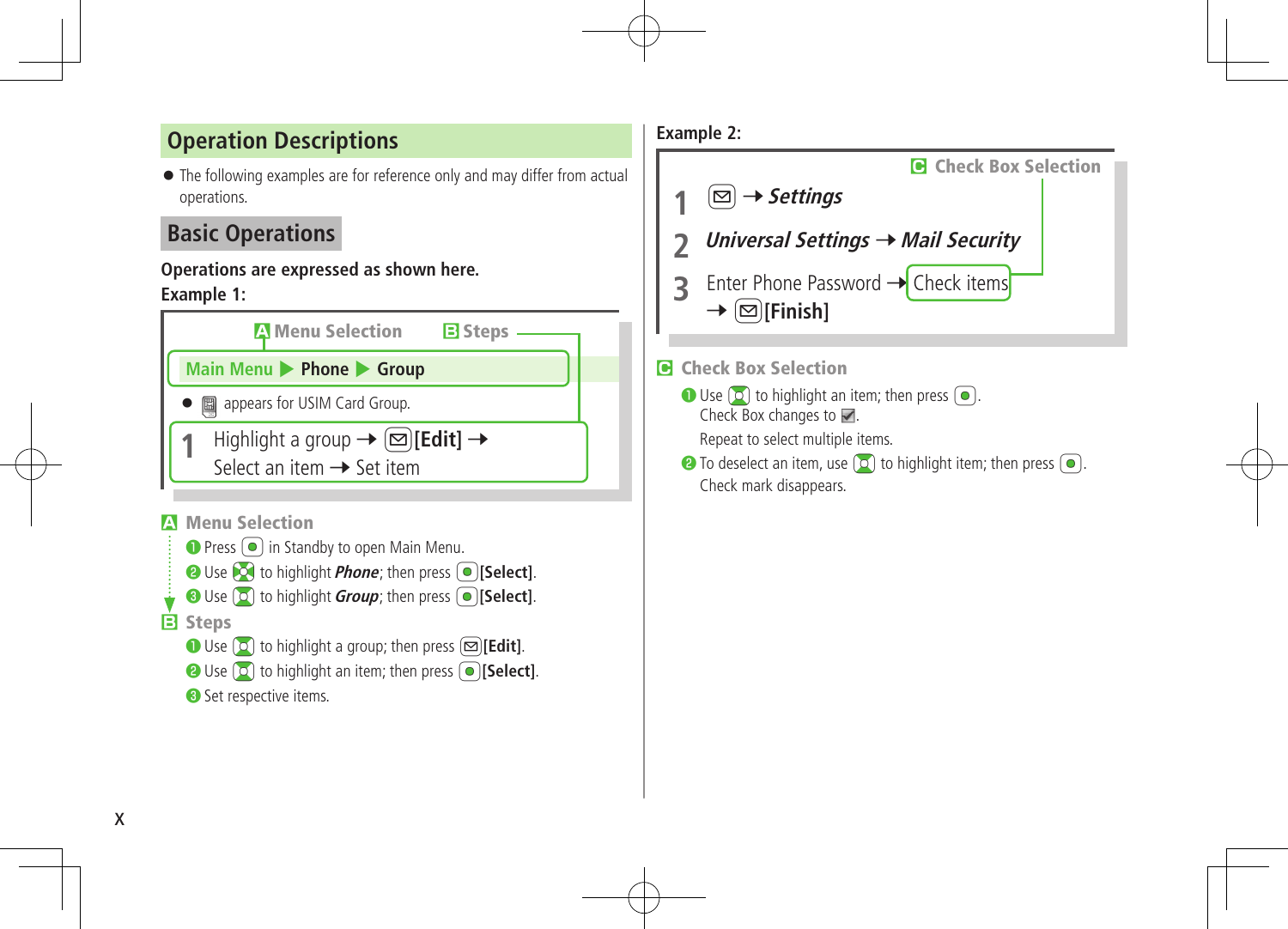### **Advanced Operations**

**For advanced features and settings, go to pages indicated under Tip.**

#### **Example:**



### **Abbreviated Descriptions**

**For advanced settings (Chapter 18), initial operations may be abbreviated or omitted. Example:**

**A** Abbreviated Steps

Initial steps are abbreviated.

|                                                                                                                                                                                                                        | From Main Menu Tools Calendar         |  |  |
|------------------------------------------------------------------------------------------------------------------------------------------------------------------------------------------------------------------------|---------------------------------------|--|--|
| <b>Functions Available in Calendar Window</b><br>Highlight a date $\rightarrow \infty$ [Menu] $\rightarrow$ Select an item (See below)                                                                                 |                                       |  |  |
| <b>Operation/Description</b><br><b>Item</b>                                                                                                                                                                            |                                       |  |  |
| <b>New</b>                                                                                                                                                                                                             | Create a new entry (read = 2, P.13-3) |  |  |
| Weekly<br>Toggle Monthly/Weekly view<br>display/<br>1 Month                                                                                                                                                            |                                       |  |  |
| <b>B</b> Steps<br>Follow these steps after <b>Abbreviated Steps</b> .                                                                                                                                                  |                                       |  |  |
| <b>Use Other Graphic Mail Settings</b><br>> In S! Mail text entry window, $\circ$ $\rightarrow$ Select an arrange item<br><b>G</b> Omitted Steps<br>Initial steps are omitted. Start operations from specified window. |                                       |  |  |
|                                                                                                                                                                                                                        |                                       |  |  |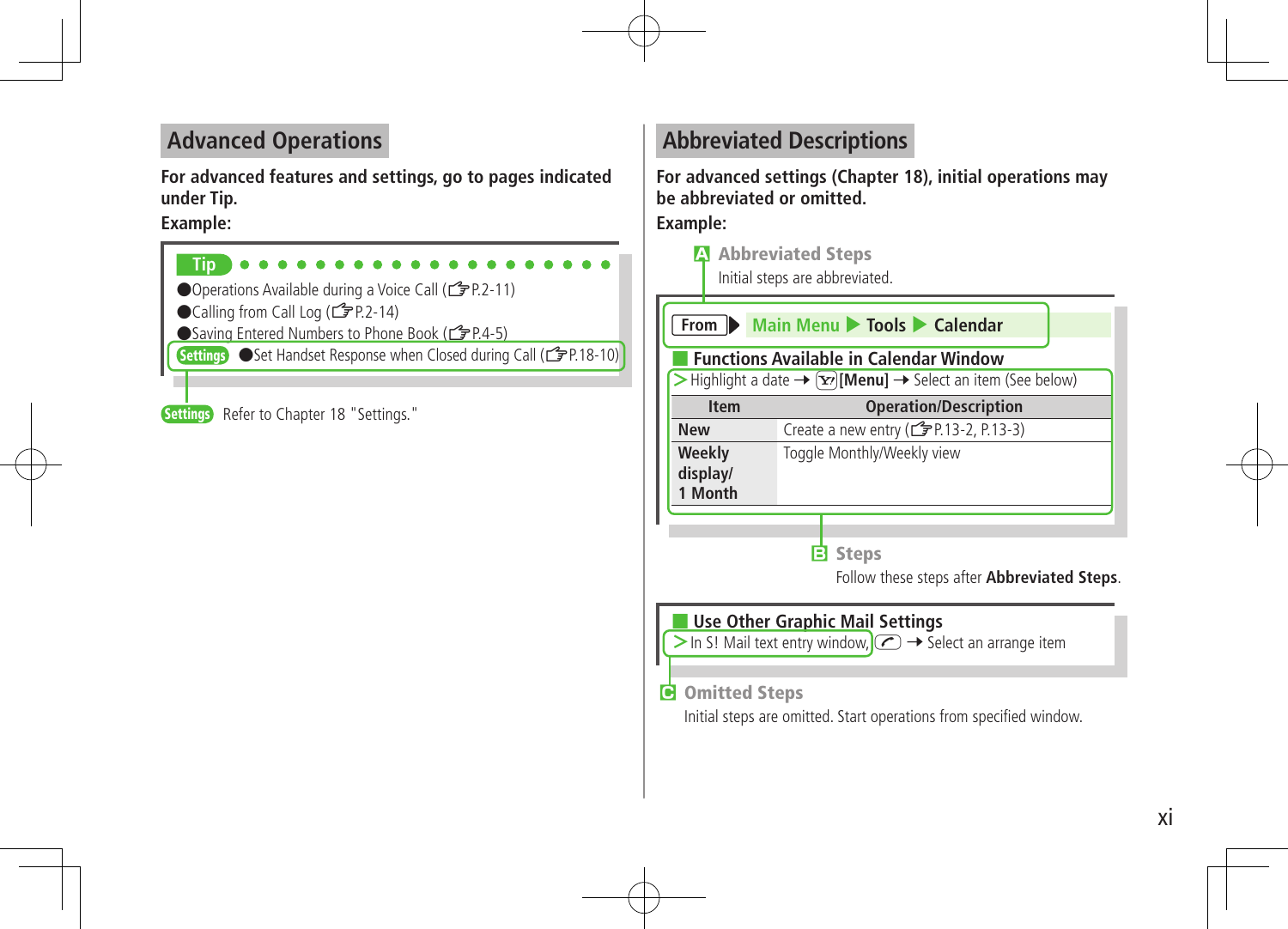# Safety Precautions

■ Before use, read these safety precautions carefully and use your handset properly. Keep this quide in a safe place for future reference.

■ These safety precautions contain information intended to prevent bodily injury to the user and to surrounding people, as well as damage to property, and must be observed at all times.

■ SoftBank is not liable for any damages resulting from use of this product.

■ These symbols indicate level of harm from failure to observe cautions or improper usage.

Make sure to understand these symbols and precautions before reading this guide.

| <b>Danger</b>  | Great risk of death or serious injury from<br>improper use |
|----------------|------------------------------------------------------------|
| <b>Warning</b> | Risk of death or serious injury from<br>improper use       |
| <b>Caution</b> | Risk of injury or damage to property<br>from improper use  |

■ Symbol Explanations

Make sure to understand these symbols and precautions before reading this quide.

| <b>Prohibited Action</b>                | <b>Avoid Moisture</b>             |
|-----------------------------------------|-----------------------------------|
| <b>Disassembly</b><br><b>Prohibited</b> | <b>Always Dry Hands</b><br>First  |
| <b>Compulsory Action</b>                | <b>Disconnect Power</b><br>Source |

### **Handset, Battery, USIM Card, Desktop Holder, AC Charger (sold separately) & microSD Card (not included)**



**Do not use or leave handset or related hardware in locations subject to high temperatures, such as near an open flame/ heater, in sunlight or inside a car on an extremely hot day. Do not charge, leave, use, or be carrying handset or related hardware in a warm place or where heat collects, such as under a kotatsu (blanketed warming table) or electric blanket, next to a kairo (worn warming patch), etc.** Battery may leak, overheat, explode, or ignite. Handset or related hardware may deform or malfunction. Part of the casing may also become hot and cause burns.



**Do not use excessive force to attach battery or connect Charger or Desktop Holder to handset. Battery or connector may be the wrong way around.**

Battery may leak, overheat, explode or catch fire.



**Do not disassemble, modify or solder handset or related hardware.**

May cause accidents such as fire, bodily injury, electric shock or equipment malfunction. Battery may leak, overheat, explode or catch fire. Modifying handset is a violation of Radio Law and subject to prosecution.



#### **Do not expose handset internal parts, battery, Charger or Desktop Holder to liquids.**

If handset interior, battery, Charger or Desktop Holder is left wet or battery is charged after exposure to liquids such as water or pet urine, overheating, electric shock, fire, injury or malfunction may occur.

Be mindful of location when using handset, battery, Charger or Desktop Holder. Handle with care.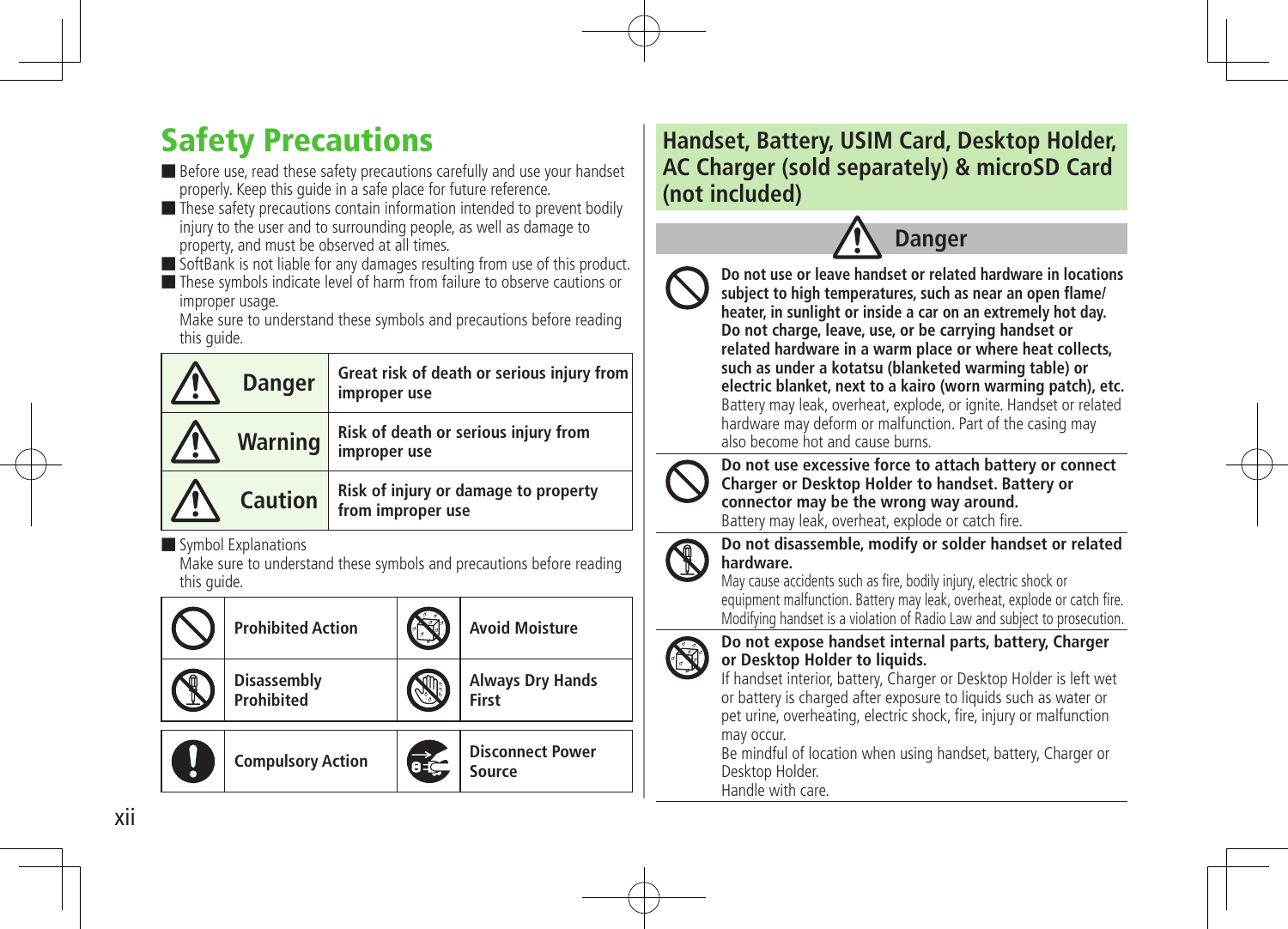

#### **Use specified battery, Charger and Desktop Holder.**

Battery may leak, overheat, explode or catch fire, and Charger may overheat, catch fire or cause malfunction.





#### **Do not place handset, battery, Charger or Desktop Holder inside cooking appliances, such as microwave ovens or high-pressure containers, or on IH cooking heaters.**

Battery may leak, overheat, explode or catch fire. Handset, Charger or Desktop Holder may overheat, emit smoke, catch fire or cause malfunction.



#### **Do not drop, throw or otherwise subject to strong force or impacts.**

Battery may leak, overheat, explode, catch fire, or cause electric shock or damage to handset.



**Do not allow liquids (water, pet urine, etc.) or conductive objects (pencil lead, metal pieces, necklaces, hair pins, etc.) to contact Charger terminals, external port terminals or microSD Card slot.**

May cause fire or malfunction triggered by short-circuit.



#### **Do not charge battery while handset is wet.** May cause electric shock or short circuit, resulting in fire,

malfunction, etc.



#### **Keep handset off and Charger disconnected near propane gas, in filling stations or places where flammable gas is generated.**

Handset use in such areas may lead to fire. Be sure to turn off handset before using Osaifu-Keitai® in filling stations. (When IC Card Lock is set, turn off handset after unlocking setting.)



#### **If handset, battery, Charger or Desktop Holder emits an unusual sound, smoke or odor, perform following steps:** 1. Unplug Charger from outlet.

2. Turn off handset.

3. Remove battery. (Take care to avoid burns or injuries.) May cause fire or electric shock.



#### **Do not place handset, battery, Charger or Desktop Holder on an unstable surface.**

May fall, causing injury or malfunction. Take extra precautions while vibration alert is active or during charging.



#### **Keep handset and related hardware out of the reach of young children.**

May result in accidental ingestion or bodily injury.



**If for use by child, guardian should teach proper handling and ensure handset and related hardware is used as directed.**

May result in bodily injury.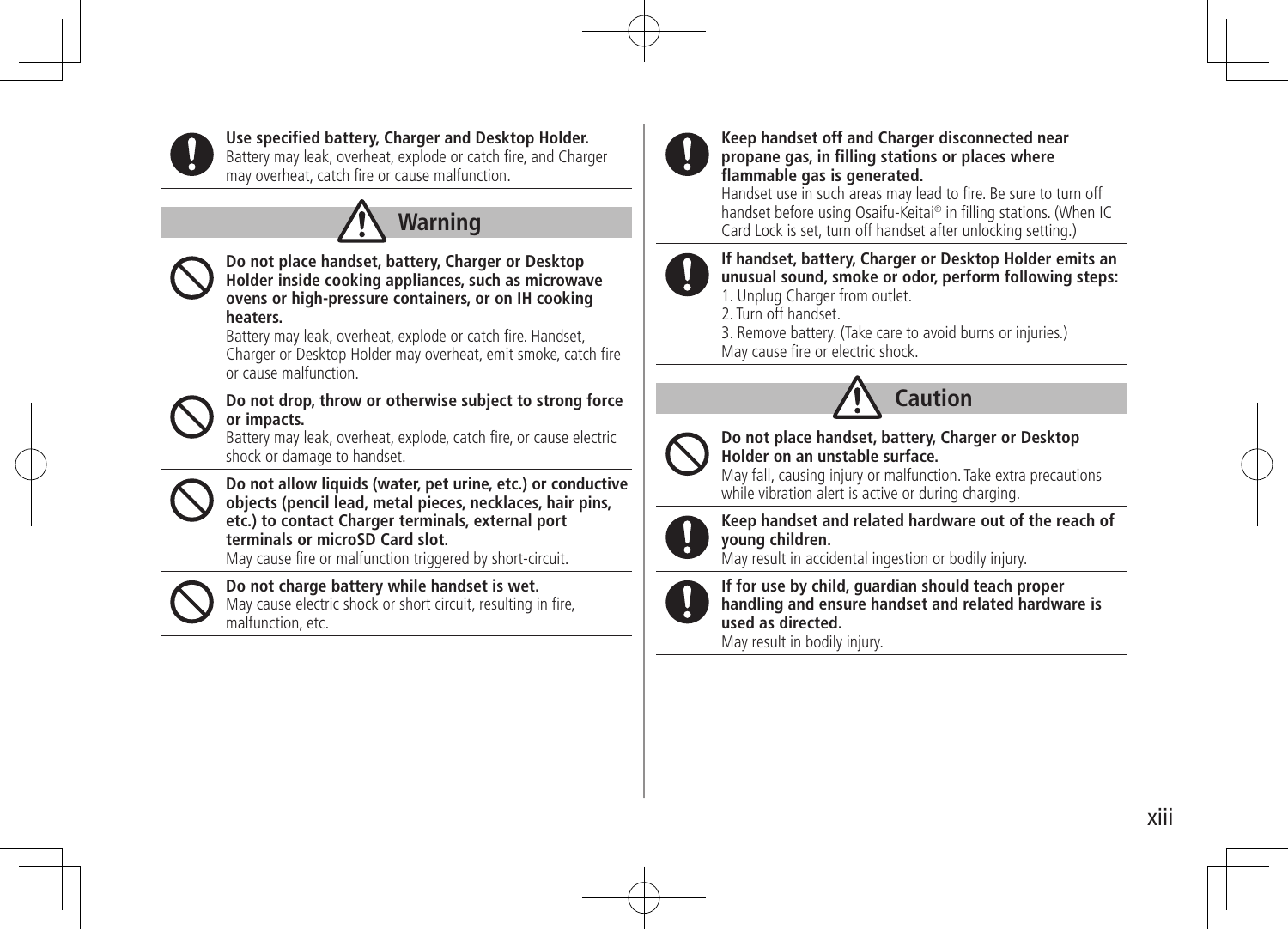### **Battery**

# **Danger**

**See battery label to confirm battery type.**

| Label     | <b>Battery Type</b> |
|-----------|---------------------|
| Li-ion 00 | Lithium-ion         |



**Do not throw battery into fire.** Battery may leak, explode or catch fire.

**Do not pierce battery with a nail or other sharp object, hit it with a hammer, step on it, or subject it to strong shocks.**

Battery may leak, overheat, explode or catch fire.



**Do not touch terminals with metallic objects or carry/store battery with conductive objects (pencil lead, metal pieces, necklaces, hair pins, etc.).** Battery may leak, overheat, explode or catch fire.



**If battery fluid gets into eyes, do not rub; flush with clean water and see a doctor immediately.** Failure to do so may cause blindness.





**If battery fluid comes into contact with your skin or clothing, stop handset use immediately and rinse fluid off with clean water.**

Battery fluid is harmful to your skin.



**If battery does not charge after specified time, stop charging.**

Battery may leak, overheat, explode or catch fire.



**If battery emits an unusual odor, overheats, discolors or deforms, immediately remove battery and move it away as far as possible from any flame or fire. Take care to avoid burns or injuries.**

Battery may leak, overheat, explode or catch fire.



**Do not dispose of battery with ordinary refuse.**

Place tape over the terminals to insulate battery, and take it to a SoftBank retailer or institution that handles used batteries in your area. Comply with local waste disposal regulations for recycling.

### **Handset**





#### **Do not use handset while driving a vehicle.**

Doing so may interfere with safe driving and cause an accident. Stop your vehicle to park in a safe place before using handset. Drivers using handsets while driving are subject to prosecution.



#### **Do not aim the infrared port at eyes when using infrared communication.**

Doing so may affect eyes.



**Do not point Photo light directly at someone's eyes. Do not look directly at Photo light while light is on.**

May damage eyesight or cause accidents due to momentary sight loss or surprise. Do not take pictures of infants at close range.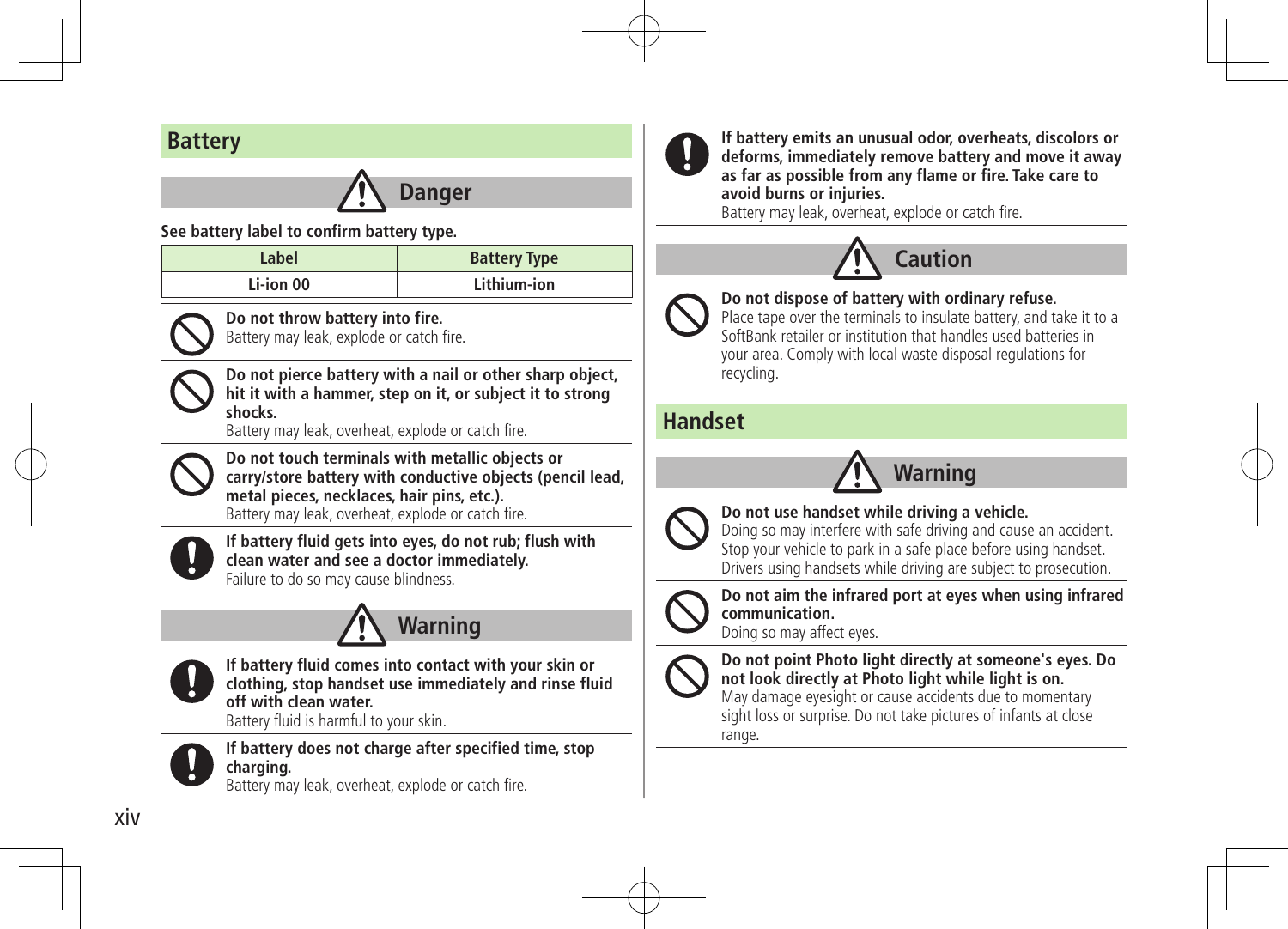

#### **Turn off handset near high-precision electronic devices or devices using weak electronic signals.**

Handset may cause these devices to malfunction. \*Electronic devices that may be affected: Hearing aids, implantable cardiac pacemakers, implantable cardioverter defibrillators, other medical electronic devices, fire alarms, automatic doors and other automatically controlled devices.



#### **Turn off handset aboard aircraft.**

Handset signal may interfere with aircraft operation. When in-flight handset use is permitted, follow airline instructions for proper use.



**If you have a weak heart, take extra precautions when setting functions such as Vibration or Ringer Volume for incoming transmissions.** May affect heart.



**In a thunderstorm, immediately turn off handset and seek shelter.**

There is a risk of being struck by lightning and suffering electric shock.



#### **If handset affects car electronics, stop use.**

Handset use may affect electronics in some models. In this case, stop use; could impede safe driving.



**Do not place a magnetic card near or in handset.** The stored magnetic data in cash cards, credit cards, telephone cards and floppy disks, etc. may be erased.



#### **Do not swing handset by its strap, etc.** Handset may strike you or others, or strap may be broken resulting in injury or damage to handset or other property.



**Do not place your ear too close to the speaker while ringer sounds or sound files play.**

May impair hearing.



#### **If skin abnormality occurs, immediately stop use and seek medical treatment.**

Handset contains metals. Handset use may cause itching, rashes, eczema or other symptoms depending on the user's physical condition.

| Parts                               |                         | Materials/Surface Finish     |  |
|-------------------------------------|-------------------------|------------------------------|--|
|                                     | Display side,           | PC resin/Evaporated tin,     |  |
|                                     | Lateral side of Display | Acrylic UV cured coating     |  |
|                                     | Rear side of Display,   | PA resin/                    |  |
|                                     | Keypad side             | Acrylic UV cured coating     |  |
| Outer case                          | Battery side,           | PC+ABS resin/                |  |
|                                     | Battery cover           | Acrylic UV cured coating     |  |
|                                     | Bottom part of Display  | ABS resin/                   |  |
|                                     | panel, Screw covers on  | Acrylic UV cured coating     |  |
|                                     | Battery side            |                              |  |
|                                     | Rear side of Display    | PC+ABS resin/Evaporated tin, |  |
|                                     |                         | Acrylic UV cured coating     |  |
| Hinge                               | Display side            | PA resin/                    |  |
|                                     |                         | Acrylic UV cured coating     |  |
|                                     | Screw covers            | PET resin                    |  |
| Earpiece area                       |                         | Acrylic resin/               |  |
|                                     |                         | Hard coating film with       |  |
|                                     |                         | evaporated tin               |  |
| Display panel                       |                         | PET resin/Hard coating       |  |
| Corner parts of Display             |                         | Elastomer resin              |  |
| Keypad, Camera ring part, Stop pads |                         | Acrylic urethane resin       |  |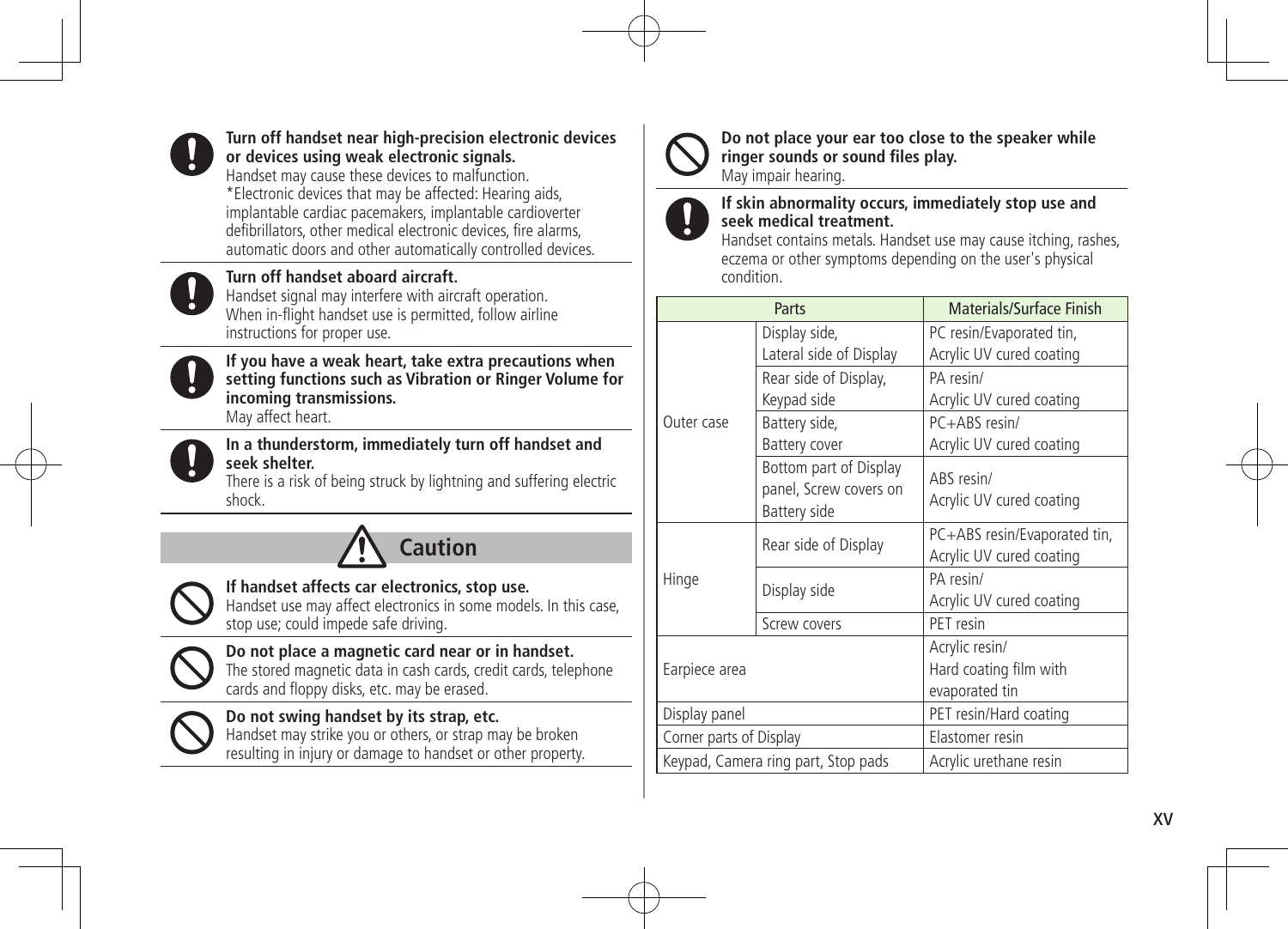| Parts                                       |                                       | Materials/Surface Finish       |  |
|---------------------------------------------|---------------------------------------|--------------------------------|--|
| Side Key                                    |                                       | PC resin/Evaporated aluminium, |  |
|                                             |                                       | Acrylic UV cured coating       |  |
|                                             | Notification Light/Charging Indicator | PC resin                       |  |
| Camera lens                                 |                                       | Acrylic resin/Hard coating     |  |
| Photo Light/Infrared port                   |                                       | PC resin/                      |  |
|                                             |                                       | Acrylic UV cured coating       |  |
|                                             | Tip: Resin part,                      | ARS resin/                     |  |
|                                             | Base: Cap                             | Acrylic UV cured coating       |  |
|                                             | Metal part<br>(Upper, middle part)    | Stainless steel                |  |
| <b>TV Antenna</b>                           | Metal part (Lower part)               | NiTi alloy                     |  |
|                                             | Base: Hinge                           | Stainless steel                |  |
|                                             | Base: Hinge (Pullout part)            | Brass/Tin-cobalt plating       |  |
|                                             | Base: Cap (Metal part)                | Stainless steel                |  |
| <b>External Port terminals</b>              |                                       | Stainless steel/               |  |
|                                             |                                       | Tin plating on nickel plating  |  |
| <b>External Port</b>                        | Port Cover                            | PC resin, Elastomer resin/     |  |
| Cover                                       |                                       | Acrylic UV cured coating       |  |
|                                             | Packing                               | Silicon rubber                 |  |
| Charging Terminals                          |                                       | Brass/Gold plating on nickel   |  |
|                                             |                                       | plating, palladium plating     |  |
| Inner Cover                                 |                                       | PC resin, Silicon rubber       |  |
| Battery compartment                         |                                       | PC resin                       |  |
| Screws (Battery compartment)                |                                       | Iron/Chrome plating            |  |
| microSD Card   Resin part                   |                                       | ICP resin                      |  |
| slot (Battery<br>Metal part<br>compartment) |                                       | Stainless steel/Nickel plating |  |

|                      | Parts            | Materials/Surface Finish                                              |
|----------------------|------------------|-----------------------------------------------------------------------|
|                      | Resin part       | PPS resin                                                             |
| Battery<br>terminals | <b>Terminals</b> | Beryllium copper/<br>Gold plating on nickel plating                   |
|                      | Battery          | PC resin (Label: PET resin)                                           |
| Battery              | <b>Terminals</b> | Glass fiber reinforced epoxy board/<br>Gold plating on nickel plating |



#### **Handset may become hot while used in a hot environment.**

Avoid prolonged skin contact that may result in burns.



**Make sure not to trap fingers or objects when opening/closing handset.**

May result in injury or damage to display.



**Watch TV with adequate lighting and distance from Display.**

May damage eyesight.



**Do not turn up the volume unnecessarily high when using earphones.**

Using earphones with volume turned up for an extended period may impair hearing or injure ears.

### **Desktop Holder & AC Charger (sold separately)**





**Do not cover or wrap Charger or Desktop Holder during charging.**

May cause overheating, fire or malfunction.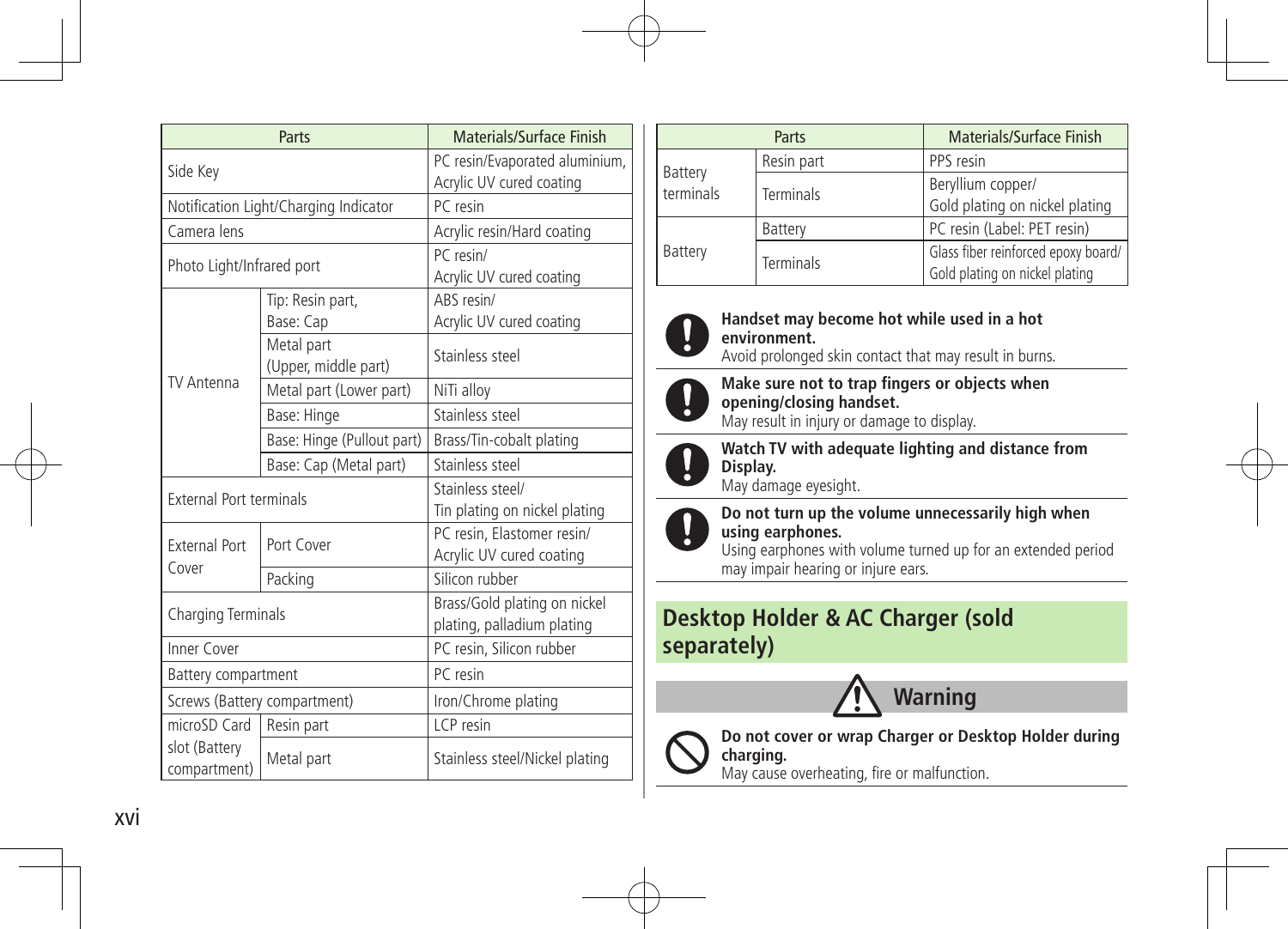

**Always use the specified power supply/voltage.**

Using incorrect voltage may cause fire or malfunction. AC Charger: AC100V-240V (household AC outlet only) In-Car Charger: DC12V, 24V (vehicles with a negative earth only)



**Use In-Car Charger in vehicles with a negative (-) earth. Do not use In-Car Charger if vehicle has a positive (+) earth.**

May cause fire.



**Do not use Charger in thunderstorms.** There is a risk of suffering electric shock.



**Do not expose Charger or Desktop Holder to liquids and high humidity (e.g., precipitation, bath/shower room, restroom, etc.).**

May cause fire, electric shock or malfunction.



**Do not handle Charger with wet hands.** May cause electric shock or malfunction.



#### **If In-Car Charger fuse blows, always replace it with specified fuse.**

Using the incorrect fuse may cause fire or malfunction. Refer to the respective manuals for information on the correct fuse specifications.



**If dust accumulates on plug, unplug Charger and wipe with a dry cloth.**

May cause fire.



**When plugging Charger into outlet, keep conductive materials (pencil lead, metal parts, necklaces, hair pins, etc.) away from Desktop Holder terminals or Charger plug/terminals and plug Charger firmly into outlet.** May cause electric shock, short-circuit or fire.



**Unplug Charger during periods of disuse.** May cause electric shock, fire or malfunction.



**If liquid such as water or pet urine get into Charger, unplug it immediately.** May cause electric shock, smoke emission or fire.

**Caution**



**Pull Charger (not cord) to unplug Charger.**

Pulling on the cord may damage the cord and cause electric shock or fire.



**Always unplug Charger before cleaning it.** May result in electric shock.

### **Near Electronic Medical Equipment**



**This section is based on "Guidelines on the Use of Radio Communications Equipment such as Cellular Telephones and Safeguards for Electronic Medical Equipment" (Electromagnetic Compatibility Conference, April 1997) and "Report of Investigation of the Effects of Radio Waves on Medical Equipment, etc." (Association of Radio Industries and Businesses, March 2001).**



**If you use an implantable cardiac pacemaker or cardioverter defibrillator, keep handset more than 22 cm away from the implant at all times.** Handset radio waves may affect implantable cardiac pacemaker or cardioverter defibrillator operations.

xvii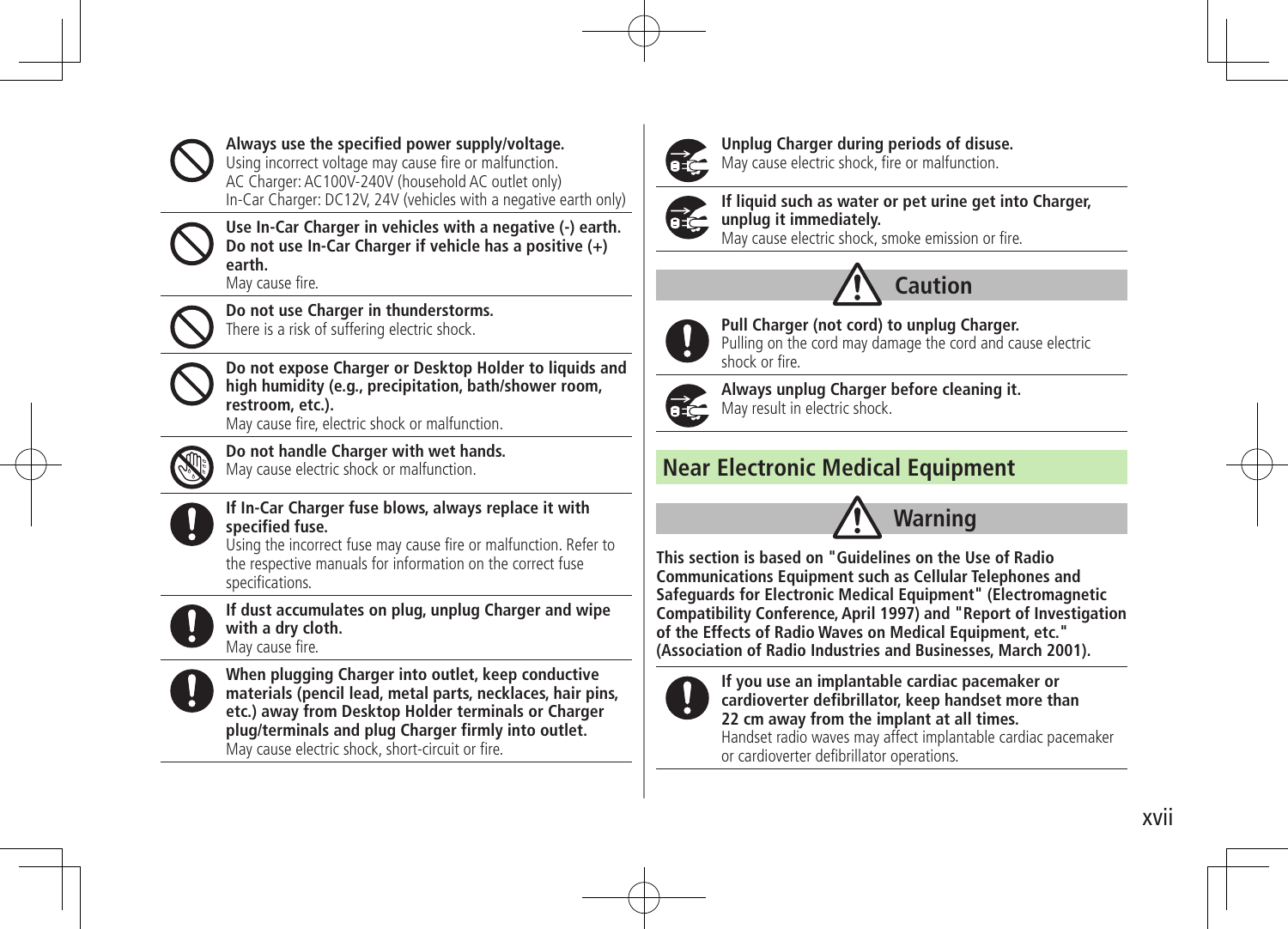

#### **Persons using electronic medical equipment outside medical facilities should consult the vendor about possible radio wave effects.**

Handset radio waves may affect electronic medical equipment operations.



#### **Observe the following in medical facilities. Handset radio waves may affect electronic medical equipment.**

- Do not take handset into operating rooms, Intensive Care Units or Coronary Care Units.
- Turn off handset inside hospital wards.
- Turn off handset even outside hospital wards (in hospital lobbies, etc.); electronic medical equipment may be in use nearby.
- Where a medical facility has specific instructions prohibiting the carrying and use of mobile phones, observe those instructions strictly.

#### **Turn off handset in crowded places such as rush hour trains; implantable cardiac pacemakers or cardioverter defibrillators may be in use nearby.**

Handset radio waves may affect implantable cardiac pacemaker or cardioverter defibrillator operations.

# Handling Precautions

### **General Notes**

- **SoftBank is not liable for damages from accidental loss/alteration/repair of handset/microSD Card information (Phone Book entries, image/sound files, etc.). Back-up important information.**
- **Handset transmissions may be disrupted inside buildings, tunnels or underground, or when moving into/out of such places.**
- **Use handset without disturbing others.**
- **Handsets are radios as stipulated by the Radio Law. Under the Radio Law, handsets must be submitted for inspection upon request.**
- **Handset use near landlines, TVs or radios may cause interference.**
- **Read microSD Card manual beforehand for proper use.**

#### **Beware of eavesdropping.**

Digital signals reduce interception, however transmissions may be overheard. Deliberate/accidental interception of communications constitutes eavesdropping. 

"eavesdropping" means radio communication is received by another receiver deliberately or accidentally.

 **Be cautious of unsafe websites. Take extra precautions especially when posting personal information on websites.**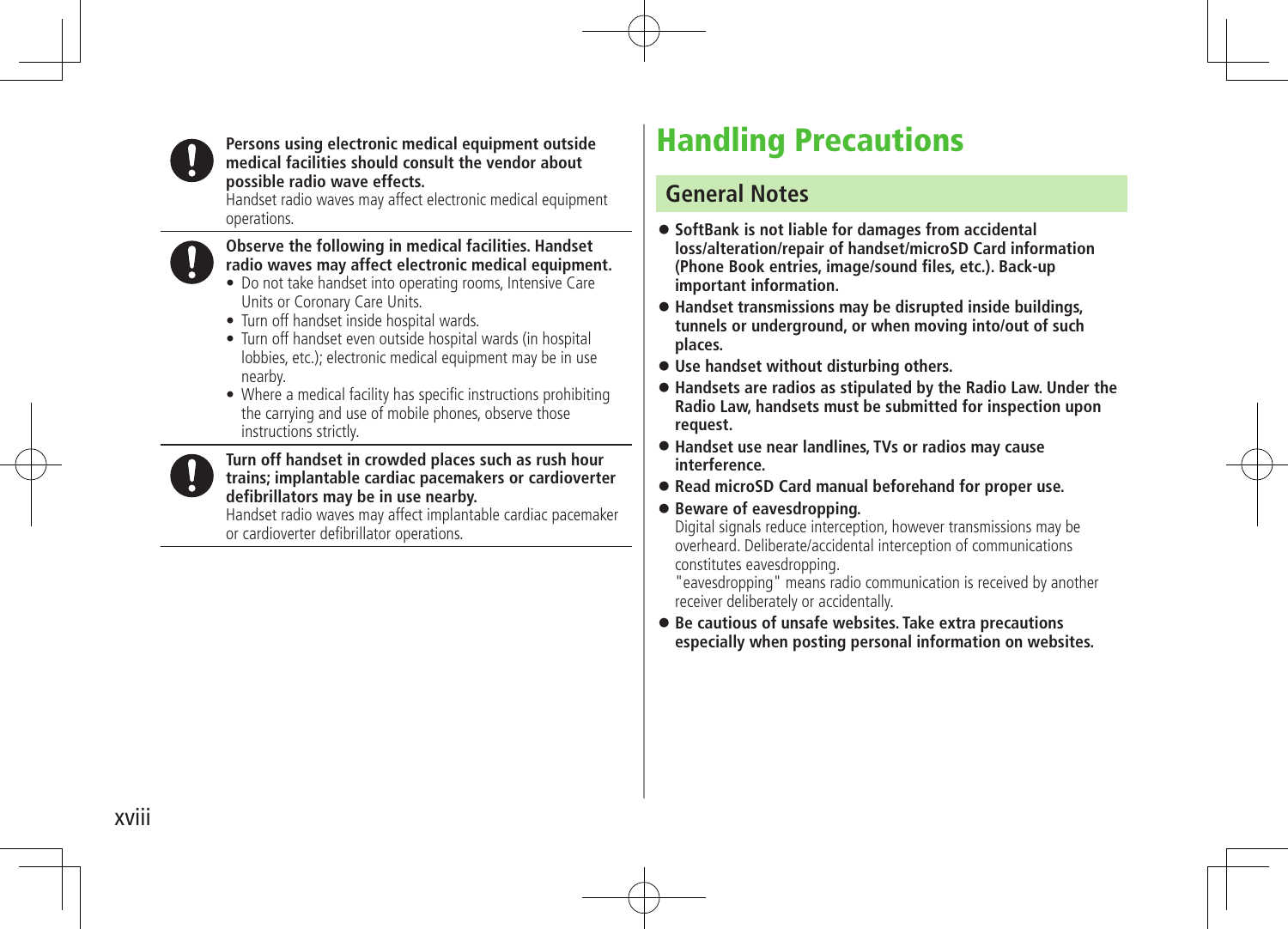#### **Electromagnetic Waves**

 **For body worn operation, this mobile phone has been tested and meets RF exposure guidelines when used with an accessory containing no metal and positioning the handset a minimum 15 mm from the body. Use of other accessories may not ensure compliance with RF exposure guidelines.**

#### **FCC Notice**

 **This device complies with part 15 of the FCC Rules. Operation is subject to the following two conditions:**

(1) This device may not cause harmful interference, and (2) this device must accept any interference received, including interference that may cause undesired operation.

 **Changes or modifications not expressly approved by the manufacturer responsible for compliance could void the user's authority to operate the equipment.** 

### **FCC RF Exposure Information**

Your handset is a radio transmitter and receiver. It is designed and manufactured not to exceed the emission limits for exposure to radio frequency (RF) energy set by the Federal Communications Commission of the U.S. Government.

The guidelines are based on standards that were developed by independent scientific organization through periodic and thorough evaluation of scientific studies. The standards include a substantial safety margin designed to assure the safety of all persons, regardless of age and health. The exposure standard for wireless handsets employs a unit of measurement known as the Specific Absorption Rate, or SAR. The SAR limit set by the FCC is 1.6 W/kg. The tests are performed in positions and locations (e.g. at the ear and worn on the body) as required by the FCC for each model.

The highest SAR value for this model handset as reported to the FCC when tested for use at the ear is 0.582 W/kg, and when worn on the body in a holder or carry case, is 0.286 W/kg.

Body-worn Operation; This device was tested for typical body-worn operations with the back of the handset kept 1.5 cm from the body. To maintain compliance with FCC RF exposure requirements, use accessories that maintain a 1.5 cm separation distance between the user's body and the back of the handset. The use of beltclips, holsters and similar accessories should not contain metallic components in its assembly. The use of accessories that do not satisfy these requirements may not comply with FCC RF exposure requirements, and should be avoided. The FCC has granted an Equipment Authorization for this model handset with all reported SAR levels evaluated as in compliance with the FCC RF emission guidelines. SAR information on this model handset is on file with the FCC and can be found under the Display Grant section of http://www.fcc.gov/oet/ea/ after searching on FCC ID UCE210030A. Additional information on Specific Absorption Rates (SAR) can be found on the Cellular Telecommunications & Internet Association (CTIA) website at http://www.phonefacts.net.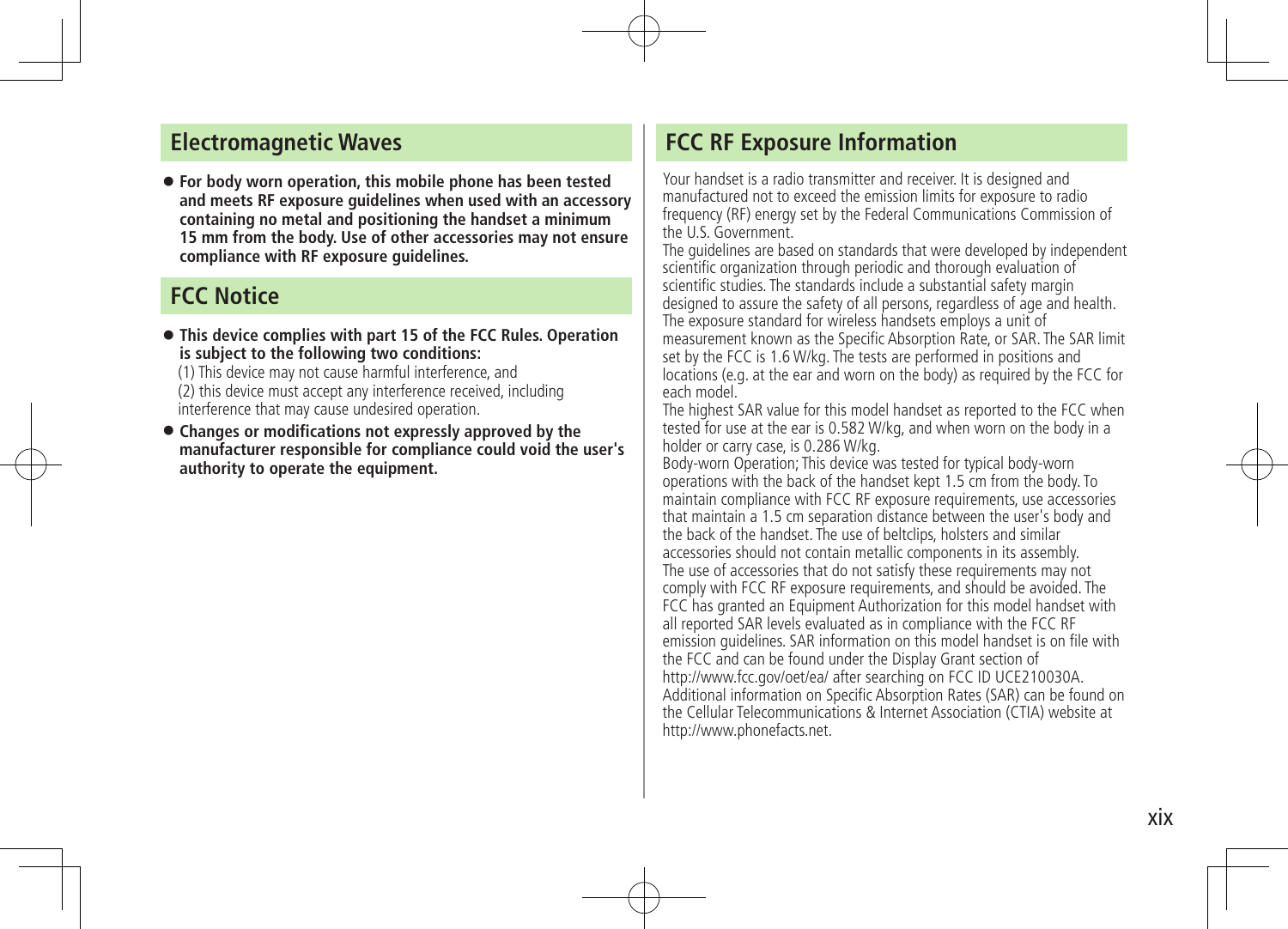#### **European RF Exposure Information**

Your mobile device is a radio transmitter and receiver. It is designed not to exceed the limits for exposure to radio waves recommended by international guidelines. These guidelines were developed by the independent scientific organization ICNIRP and include safety margins designed to assure the protection of all persons, regardless of age and health.

The guidelines use a unit of measurement known as the Specific Absorption Rate, or SAR. The SAR limit for mobile devices is 2 W/kg and the highest SAR value for this device when tested at the ear was 0.327 W/kg\*. As mobile devices offer a range of functions, they can be used in other positions, such as on the body as described in this user guide\*\*. In this case, the highest tested SAR value is 0.287 W/kg. As SAR is measured utilizing the devices highest transmitting power the actual SAR of this device while operating is typically below that indicated above. This is due to automatic changes to the power level of the device to ensure it only uses the minimum level required to reach the network. The World Health Organization has stated that present scientific information does not indicate the need for any special precautions for the

use of mobile devices. They note that if you want to reduce your exposure then you can do so by limiting the length of calls or using a hands-free device to keep the mobile phone away from the head and body.

\*The tests are carried out in accordance with international guidelines for testing.

\*\* Please see Electromagnetic Waves on page xix for important notes regarding body worn operation.

### **Declaration of Conformity**

# CE0168

**We, Panasonic Mobile Communications Development of Europe Ltd., declare that SoftBank 942P conforms with the essential and other relevant requirements of the directive 1999/5/EC. A declaration of conformity to this effect can be found at http://panasonic.net/pmc/support/index.html**

- **This product is only intended for sale in Japan.**
- **Compliance to the European RTTE directive applies to: SoftBank 942P handset, battery (PMBAY1) and AC Charger (SoftBank ZTDAA1, marked MITSUMI).**

### **Handset Care**

- **942P is not completely waterproof. Be sure to observe the following:**
	- **•** Use handset with External Port Cover, Inner Cover and Battery Cover tightly closed. Failing to do so may result in malfunction.
	- Malfunction caused by contact with liquids may not be covered by Warranty.
	- **•** Do not install/remove battery or open/close External Port Cover or Battery Cover in rain or when handset is still wet.
	- **•** Accessories and other optional items are not waterproof.
	- **•** Air conditioned air may cause condensation, resulting in corrosion.
- **If handset is left with no battery or an exhausted one, data may be altered/lost. SoftBank is not liable for any resulting damages.**
- **Use handset within temperatures of 5°C to 35°C and humidity 35% to 90% (limiting to temporary use in a bathroom within 36°C to 40°C). Avoid extreme temperatures/direct sunlight.**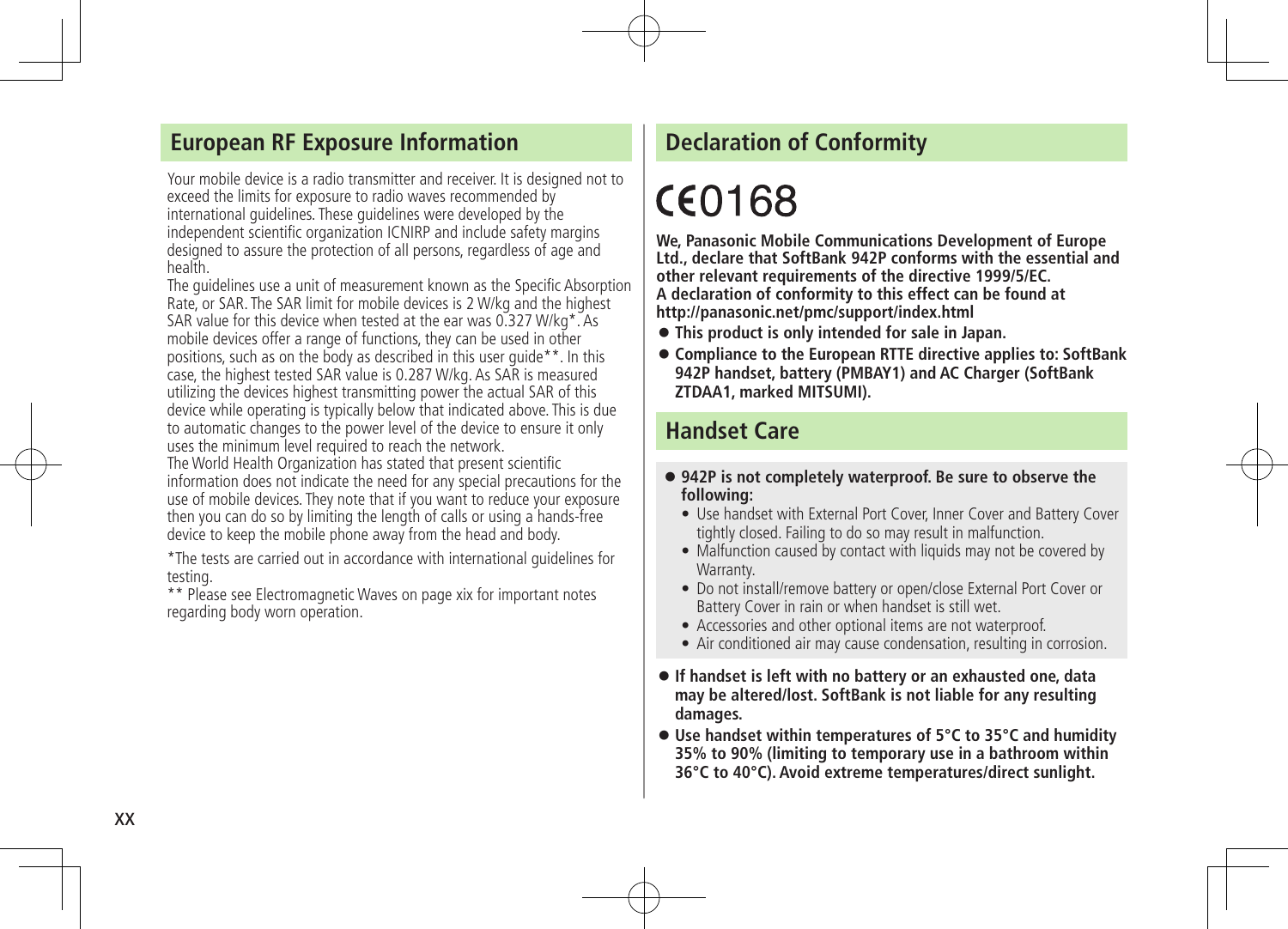- **Handset may become warm during use or charging. This is not malfunction.**
- **Battery may swell as service life nears end; this is not a problem.**
- **Exposing lens to direct sunlight may damage color filter and affect image color.**
- **Soiled terminals may cause poor connection. If the terminals are dirty, use a dry cloth or cotton swab to wipe them clean.**
- **Clean handset with dry, soft cloth. Using alcohol, thinner, etc. may damage it.**
- **Avoid forceful rubbing or scratching handset display.**
- **Do not subject handset to excessive force.**
	- Do not sit down with handset in a back pocket.
	- Do not place heavy objects on a bag with handset inside.
- **Do not remove nameplate from handset; doing so invalidates warranty.**
- **Always turn off handset before removing battery. If battery is removed while saving or sending mail, data may be altered or lost.**
- **LCD is manufactured with high precision technology, however, some pixels may appear darker/brighter.**
- **Connect only specified products to External Port.**
- **While walking, moderate earphone volume to make sounds around you audible and help avoid accidents.**
- **When holding handset in use, do not cover Speaker.**

### **Function Usage Limits**

**These functions are disabled after handset replacement/upgrade or service cancellation: Camera; Digital TV; Music Player; S! Appli; Lifestyle-Appli; Wi-Fi. After a period of disuse, these functions may become unusable.**

### **Multitasking During Calls/Data Transmissions**

 **Transmission fees apply while other functions are used during a call/data transmission.**

#### **Mobile Camera**

- **Be sure to observe proper etiquette when using the camera.**
- **Do not expose the camera lens to direct sunlight. Concentrated sunlight through the lens may cause the handset to malfunction.**
- **Be sure to try taking and previewing pictures before using the camera on important occasions like wedding ceremonies.**
- **Do not commercially use or transfer pictures taken with the camera without the permission of the copyright holder (photographer), except for personal use.**
- **Do not use the camera in locations where taking photos and recording videos are prohibited.**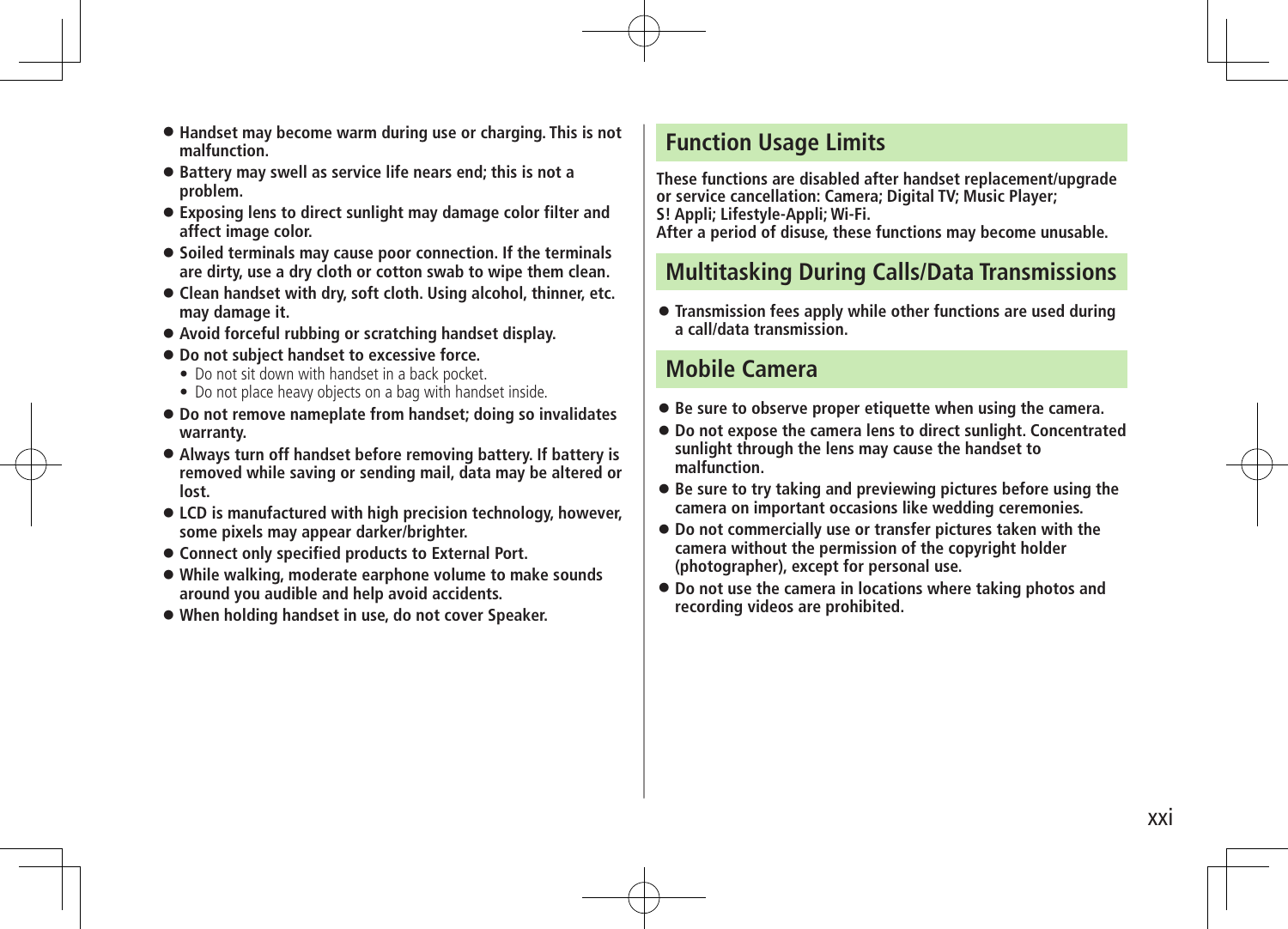### **Bluetooth®/Wi-Fi**

- Bluetooth<sup>®</sup>/Wi-Fi connection is not quaranteed with all **Bluetooth®/Wi-Fi devices.**
- Handset complies with Bluetooth<sup>®</sup>/Wi-Fi security standards. **However, this does not ensure 100% security.**
- **SoftBank is not liable for damages arising from accidental data/information leakage during Bluetooth®/Wi-Fi transmissions.**
- **Wi-Fi function is only intended for use in Japan. This handset's Wi-Fi function is certified as compliant with the radio standard in Japan. Wi-Fi function should be disabled when travelling outside Japan. Use in other countries may contravene local regulations.**
- Bluetooth<sup>®</sup>/Wi-Fi shares the same frequency band with other **industrial/scientific/medical equipment (microwave ovens, etc.), radio stations, amateur radio stations, etc. (hereinafter "other radio stations").**
	- **1 Before using Bluetooth®/Wi-Fi function, visually check that there are no other radio stations sharing same frequency band nearby.**
	- **2 Should interference occur between this handset and other radio stations, move to another place or stop Bluetooth®/ Wi-Fi function (stop the transmission) immediately.**
	- **3 For additional information and support, contact us at the following number.**

**SoftBank Mobile Customer Center;** 

**From a SoftBank handset, call toll free at 157 for General Information.** 

**From landlines, see** Z**P.19-33 "Customer Service."**

### **Wireless Frequency Bands**

#### **Bluetooth® frequency band information is as follows:**



- **•** This radio station uses 2.4 GHz band with FH-SS modulation, and its maximum communication distance is 10 m.
- **•** This radio station uses 2400 2483.5 MHz band. Avoiding frequency band of mobile unit identification apparatus is not possible.

#### **Wi-Fi frequency band information is as follows:**



- This radio station uses 2.4 GHz band with DS-SS/ OFDM modulation, and its maximum communication distance is 40 m.
- **•** This radio station uses 2400 2483.5 MHz band. Avoiding frequency band of mobile unit identification apparatus is possible.

### **Precautions for Wi-Fi Usage**

- **Do not use Wi-Fi function near magnetic devices or sources of magnetic waves.**
	- Magnetic waves or electrostatic noise may cause noise/interference (especially when a microwave oven is in use).
	- Wi-Fi use near TVs or radios may affect TV/radio reception.
	- When multiple access points using the same channel are nearby, target access point may not be found.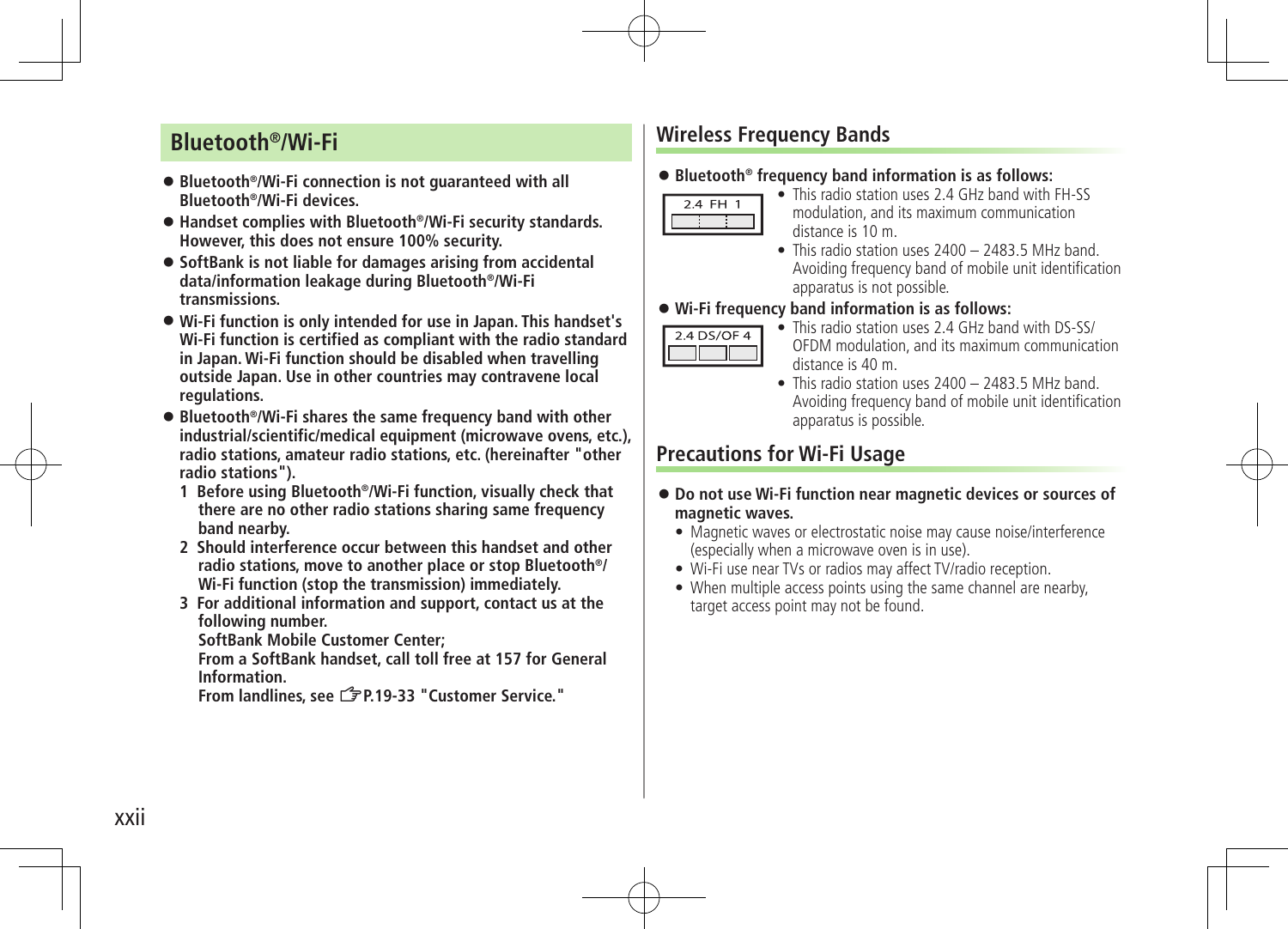# Waterproof Feature

#### **942P complies with IPX5 (former JIS Ingress Protection grade Code 5)**<sup>1</sup>  **and IPX7 (former JIS Ingress Protection Code grade 7)**<sup>2</sup> **waterproof standards (External Port Cover, Inner Cover and Battery Cover must be tightly closed).**

- <sup>1</sup> IPX5 compliant: Protection against water projection from water jets (projecting water from a 6.3 mm diameter nozzle at a distance of approximately 3 meters for over 3 minutes at a rate of 12.5 L/min from different directions).
- <sup>2</sup> IPX7 compliant: Protection against water leakage when submerged under water (still tap water at room temperature up to 1 meter deep for approximately 30 minutes).
- Note: Complete protection is not quaranteed under all conditions. Read User Guide for proper handset use. Malfunctions due to improper handling by the user are not covered by Warranty.

#### **942P Use in the Rain, Bathroom, Poolside, Etc.**

#### ■ **Rain**

- **Talk on handset in moderately heavy rain (rainfall of 20 mm or less per hour).**
- **Do not use handset in heavy rain (rainfall of 20 mm or more per hour).**

#### ■ **Washing Handset**

**Rinse handset in fresh water/tap water (at room temperature), using gentle back and forth movement; or under gentle running water (approximately 10 cm from faucet/showerhead at 5ºC to 35ºC).**



- **Tightly close Battery Cover and hold down External Port Cover when rinsing handset.**
- **Do not use brushes, sponges, soaps or detergents.**

#### ■ **Leisure**

- **Do not immerse or drop handset into swimming pool/sea. Do not use handset underwater.**
- **If pool/sea water spatters on handset, immediately rinse with tap water (room temperature).**
- **Bathroom**
	- **Do not immerse or drop handset into a bathtub. Do not use handset underwater.**



- **Do not immerse handset into water containing soap, detergent or bath agents or hot spring water.**
- **Do not expose handset to strong water flow (strong enough to feel pain on skin).**
- **Avoid using handset in a bathroom for a prolonged period of time.**
- **Extreme temperature changes can cause condensation. Wait until handset reaches room temperature before bringing it to a bathroom.**

#### ■ **Kitchen**

- **Do not expose handset to soap water, detergent, spice, juice, etc.**
- **Do not expose handset to hot/cold water.**
- **Do not expose handset to strong water flow.**

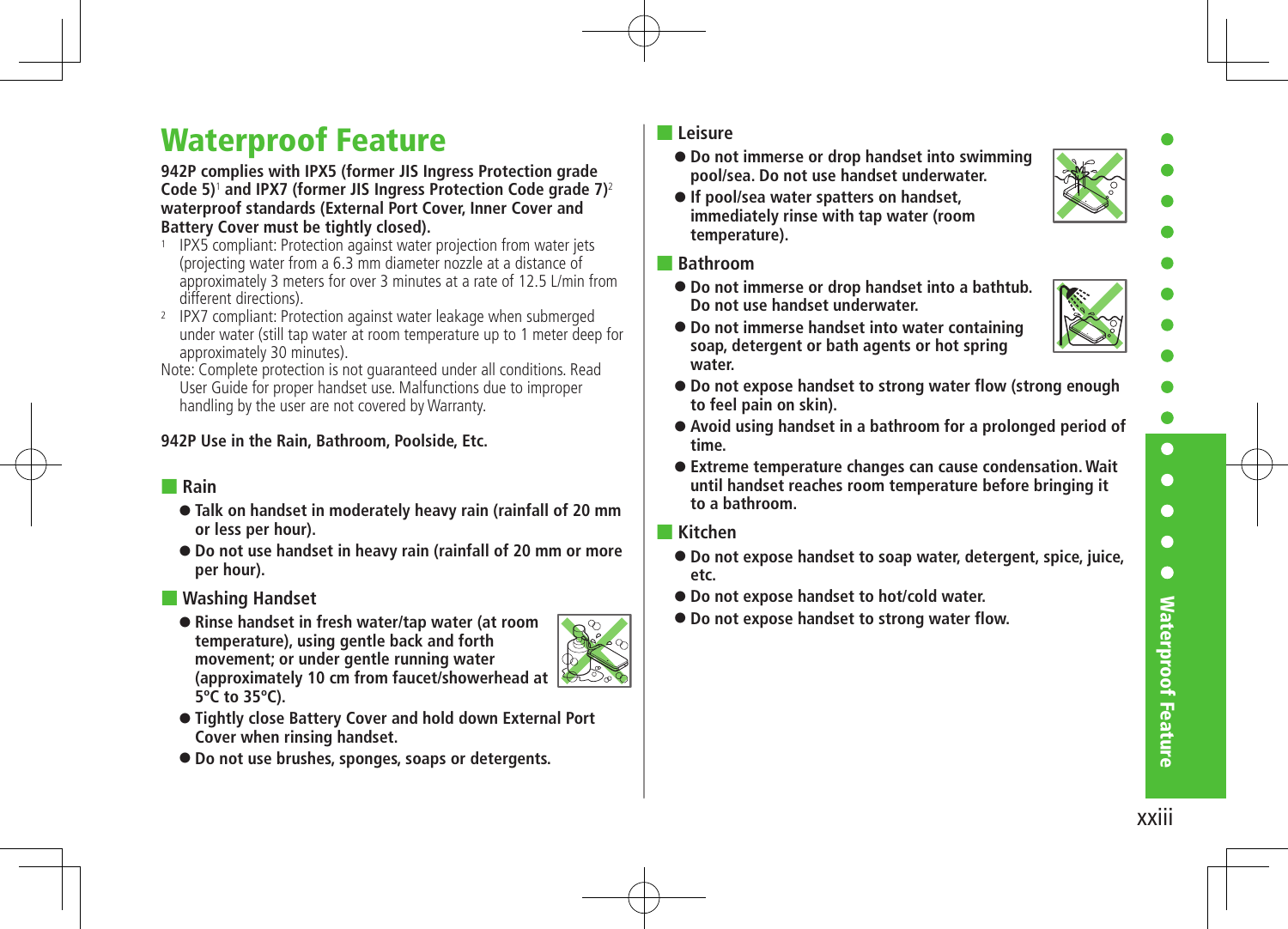### **Notes on Usage**

**Make sure that External Port Cover, Inner Cover and Battery** 

- **Cover are tightly closed before use. If small particles (fine fiber, hair, sand, etc.) are caught between Battery Cover, Inner Cover and handset, water leakage may occur.**
- **If handset comes into contact with any liquids while External Port Cover, Inner Cover or Battery Cover is open, electric shock or malfunction may occur. Turn off handset power and remove battery.**
- **Do not immerse handset in any liquids other than fresh water or tap water (room temperature).**
- **Regardless of handset performance, replacing handset parts every two years is recommended. Replace parts at your own expense. Contact SoftBank Mobile Customer Center, Customer Assistance (**Z**P.19-33) in your subscription area.**

#### **Open External Port Cover**

**1 Lift cover up** ① **and rotate in direction** ②



#### ■ **Close External Port Cover**

- **1 Align cover with port. Press down on base area, then entire cover**
- **2 Make sure cover is completely closed**

|                           | $\equiv$             |  |
|---------------------------|----------------------|--|
| $\sim$ $\sim$<br>$\cdots$ | 1000<br>$\mathbf{v}$ |  |

#### Base Area

#### ■ **Remove Battery Cover**

**1 Press and slide to detach Cover**



- **2 Lift open Inner Cover by the tabs (as indicated by arrows)**
- $\bullet$  To maintain water protection, Inner Cover fits tightly. Do not force cover open; may injure nails/fingers.



#### ■ **Attach Battery Cover**

**1 Close Inner Cover. Make sure hinges are securely attached. Tabs on the underside should align with slots**



**2 Press** ● **marks to close Cover completely**



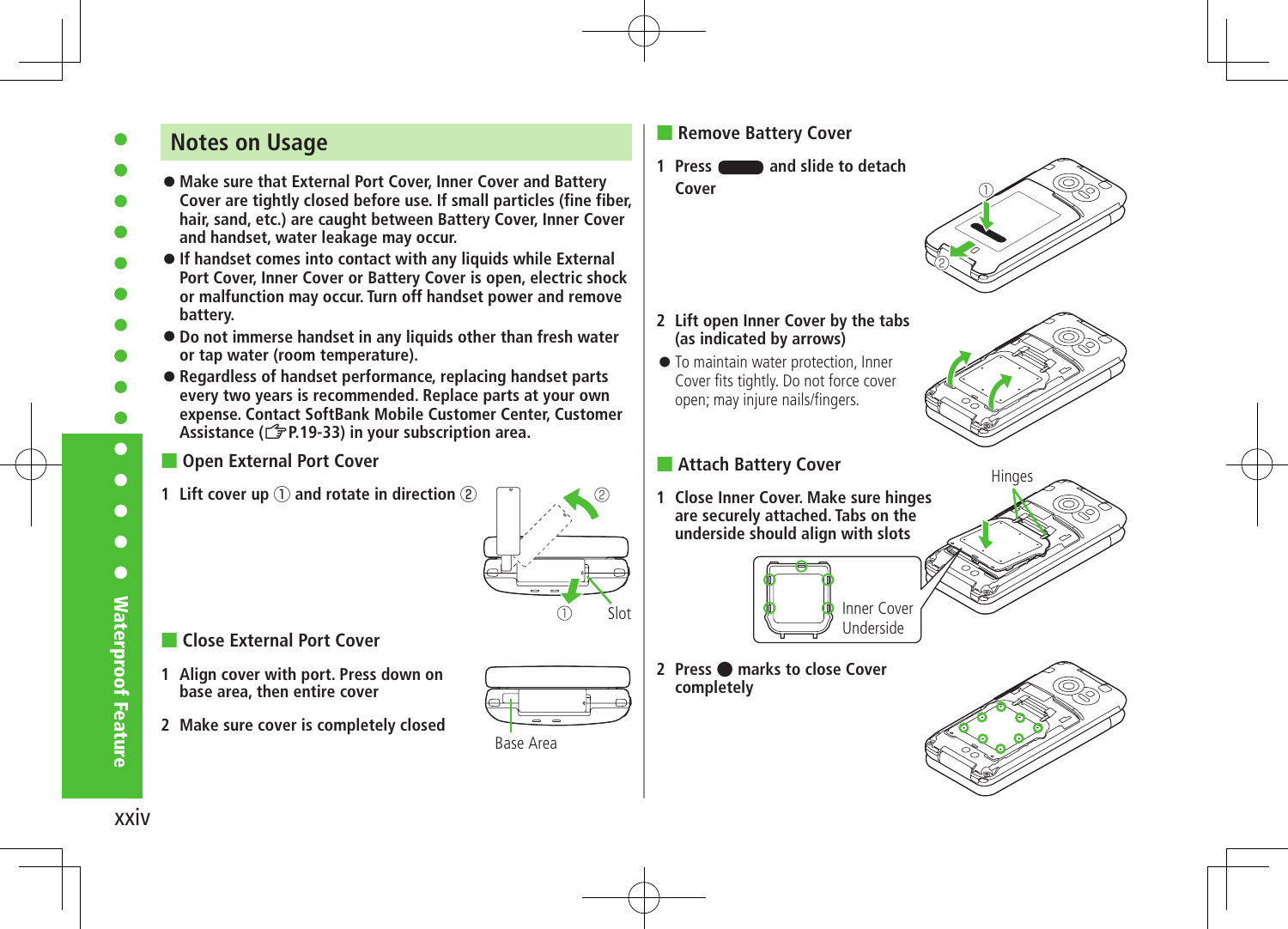$\bullet$  $\bullet$  $\bullet$  $\bullet$  $\bullet$ **Waterproof Feature** xxvWaterproof Feature

**3 Align Cover tabs with handset slots, leaving a 2 mm gap Slide Cover in direction of arrow to shut completely**



#### **4 Make sure no gap remains between Cover and handset**

Keypad surface may inflate slightly when attaching Battery Cover. This is not a malfunction; surface will gradually deflate. Use keypad as you would normally; do not press with excessive force.

To manually relieve air pressure, first wipe off any moisture from handset surface. Open External Port Cover to let out air then shut cover completely.

### **Precautions**

#### ■ **Handset**

- **Do not leave handset wet.**
	- **Doing so may cause short circuit on External Port.**
	- **Water may leak into keypad or hinge. In cold climates, water drops turn into frost; this may cause malfunction.**
- **Do not wash handset in a washing machine.**
- **Handset is not heat resistant. Do not immerse handset in hot water, use it in a sauna or dry it with hot air using a dryer.**
- **Do not drop handset or subject it to excessive shock. Doing so may deteriorate waterproof performance.**
- **Handset does not float in water.**
- **Use handset within temperatures of 5ºC to 35ºC and humidity of 35% to 90% (handset use in temperature range of 36ºC to 40ºC should be kept to a minimum). Do not use or store handset in extreme temperatures or under direct sunlight.**
- **Handset is not water-pressure resistant. Do not expose handset to strong water flow or immerse it in water.**
- **Do not place handset directly on beach.**
	- **Sand may enter Microphone, Earpiece or Speaker, impairing volume.**
	- **Water/sand inside handset may distort sound.**
	- **Water leakage may occur if sand enters External Port Cover, Inner Cover or Battery Cover.**
- **External Port Cover/Inner Cover/Battery Cover**
- **Do not open/close External Port Cover, Inner Cover or Battery Cover with gloves on. Small particles may adhere to rubber packing.**
- **Make sure External Port Cover, Inner Cover or Battery Cover areas are free of fine fibers after wiping off liquids.**
- **Do not remove rubber packing. Do not insert sharp-edged objects into gaps around External Port Cover, Inner Cover or Battery Cover. Doing so may cause water leakage.**
- **If External Port Cover or Inner Cover rubber packing is damaged or deformed, replace with new packing.**
- **Microphone/Earpiece/Speaker**
- **Do not pick Microphone, Earpiece or Speaker holes with sharp-edged objects.**
- **Thoroughly wipe off water drops; may cause malfunction.**

### **Draining Water from Handset**

**Even small amounts of water can seep in through keypad or hinge, affecting Speaker/Earpiece volume or sound quality. Drain water as follows:**

**1 Wipe water off handset with clean dry cloth**

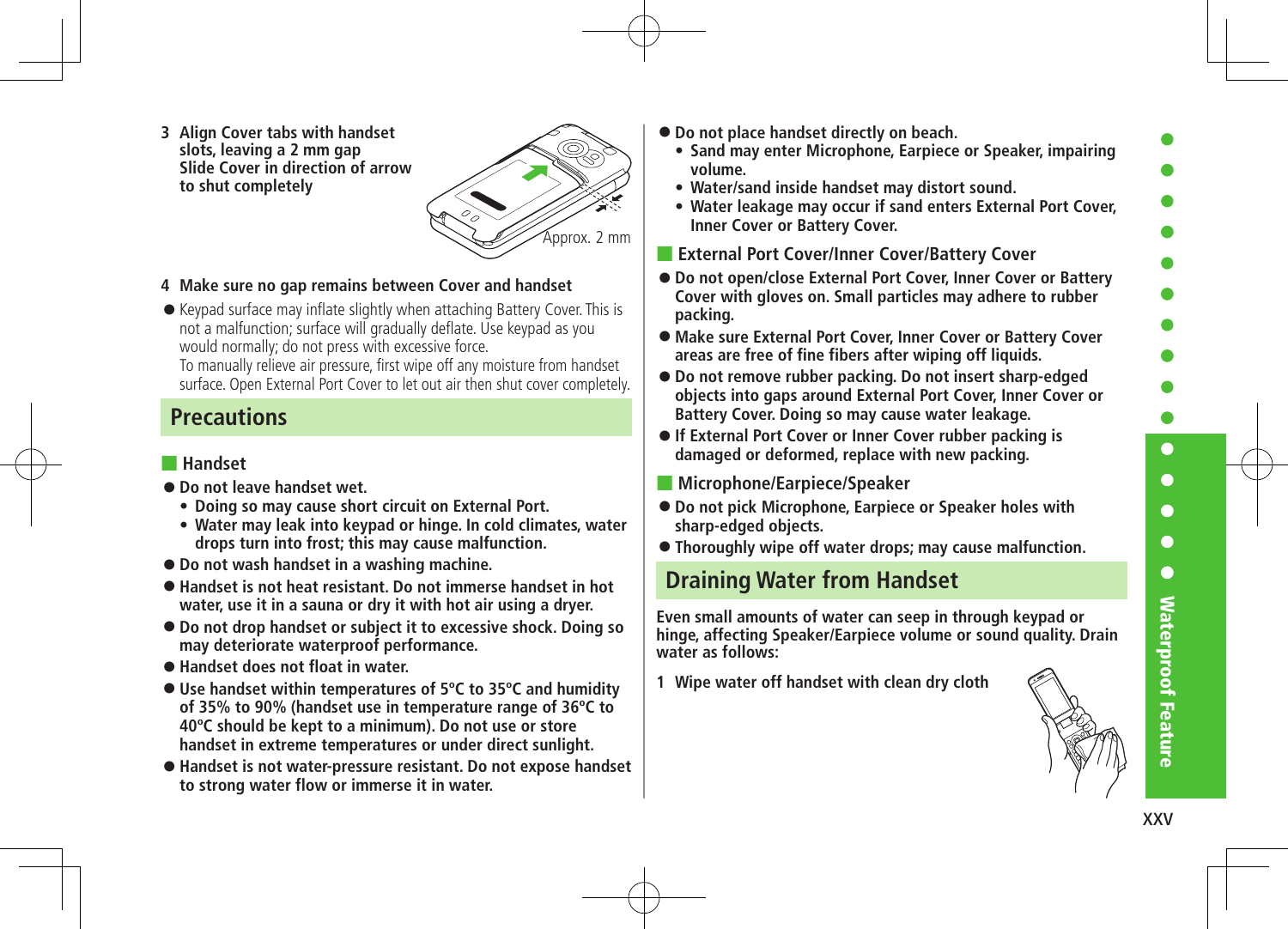

**2 Hold handset firmly. Shake handset about 20 times until no** 





- **4 Remove Battery Cover, and wipe water drops off Inner Cover area and Battery Cover underside. Replace Battery Cover**
- Never open Inner Cover.
- To remove Battery Cover: <sup>2</sup>P.xxiv



- Some water may remain on handset even after above steps are followed. Keep handset away from anything that should not get wet.
- Water may remain inside Touch Pen Cap when it is wet.

### **Charging Battery**

**Accessories and other optional items are not waterproof. Check following points when/after charging battery.**

- **Never charge battery when handset is wet. Doing so may cause electric shock or malfunction/fire due to short circuit. Wipe water off handset with clean dry cloth before charging battery.**
- **Close External Port Cover tightly after charging battery. Use Desktop Holder to charge handset.**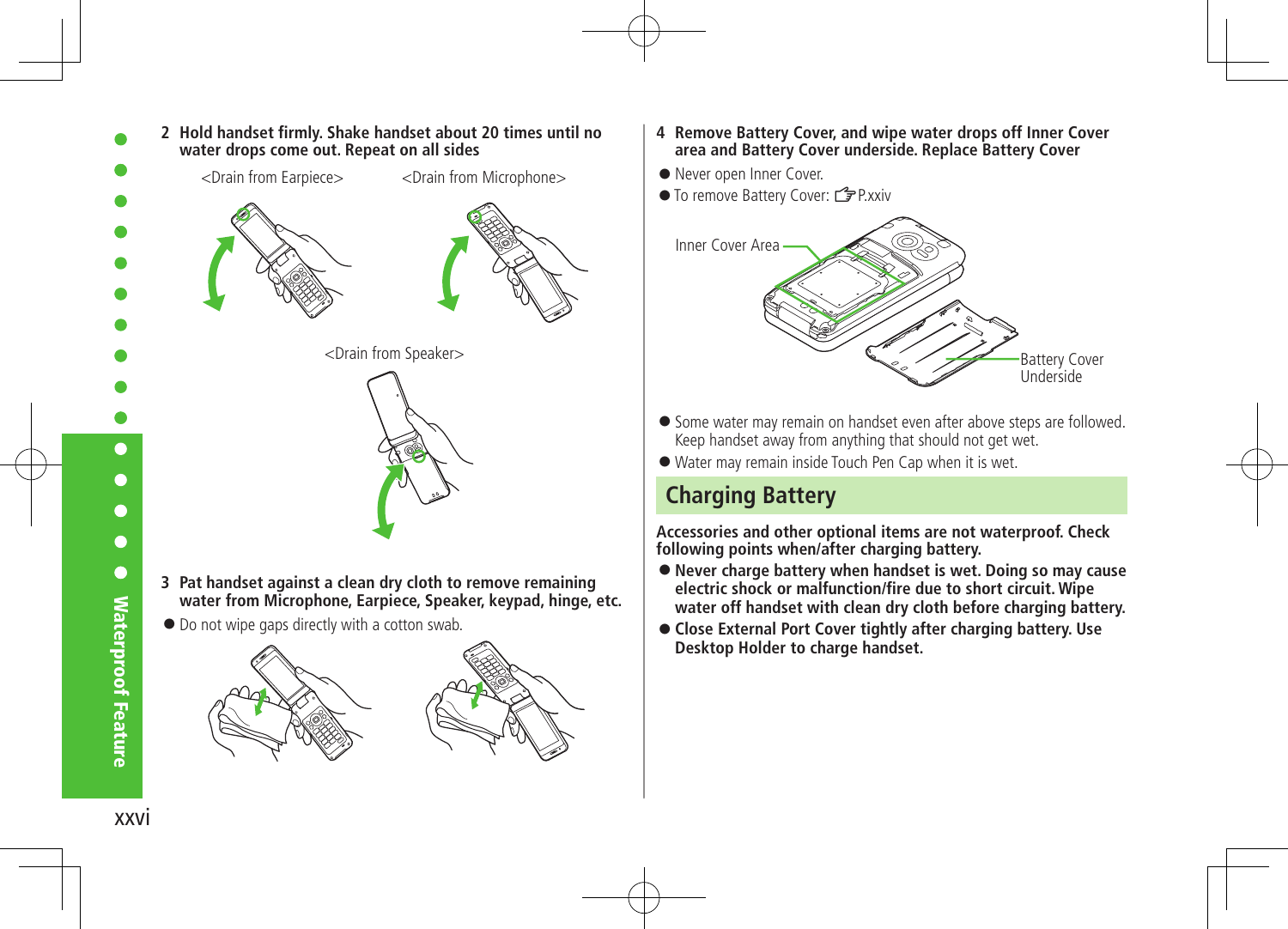# Copyrights and Others

### **Right of Portrait**

**Portrait right is the right of an individual to refuse to be photographed by others and protects from the unauthorized publication or use of an individual's photograph by others. Right of personality is a portrait right applicable to all citizens and right of publicity is a portrait right (property right) designed to protect celebrities' interests. Be careful when taking pictures with the handset camera. Photographing, publicizing and distributing photographs of citizens and celebrities without permission are illegal.**

### **Copyrights**

**Sounds, images, computer programs, databases, other copyrighted materials, their respective works and copyright holders are protected by copyright laws. Duplicated materials are limited to private use only. If duplications (including conversion of data types), modifications, transfer of duplicates or distribution on networks are made without permission of copyright holders, this constitutes "Literary Piracy" and "Infringement of Copyright Holder Rights" and a criminal action for reparations and criminal punishment may be filed. If duplicates are made using handset, please observe the copyright laws. Materials captured with handset camera are also subject to the above.**

**This product is licensed under the MPEG-4 patent portfolio license, AVC patent portfolio license and VC-1 patent portfolio license for the personal and non-commercial use of a consumer to (i) encode video in compliance with the MPEG-4 Visual Standard, AVC Standard and VC-1 Standard ("MPEG-4/AVC/VC-1 Video") and/or**

**(ii) decode MPEG-4/AVC/VC-1 Video that was encoded by a consumer engaged in a personal and non-commercial activity and/or was obtained from a licensed video provider licensed to provide MPEG-4/AVC/VC-1 video.**

**No license is granted or implied for any other use. Additional information may be obtained from MPEG LA, L.L.C. See http://www.mpegla.com.**

**MPEG Layer-3 audio coding technology licensed from Fraunhofer IIS and Thomson.**

**This product is protected by certain intellectual property rights of Microsoft Corporation and third parties. Use or distribution of such technology outside of this products is prohibited without a license from Microsoft or an authorized Microsoft subsidiary and third parties.**

**Windows Media® , Microsoft® , Windows® and Windows Vista® are trademarks or registered trademarks of Microsoft Corporation in the United States and other countries.**

**The abbreviations used for respective operating systems (Japanese version) in this guide are as shown below: Windows® 7 is the abbreviation of Microsoft® Windows® 7 (Starter, Home Basic, Home Premium, Professional, Enterprise and Ultimate).**

**Windows Vista® is the abbreviation of Windows Vista® (Home Basic, Home Premium, Business, Enterprise, and Ultimate). Windows® XP is the abbreviation of Microsoft® Windows® XP Professional operating system or Microsoft® Windows® XP Home Edition operating system.**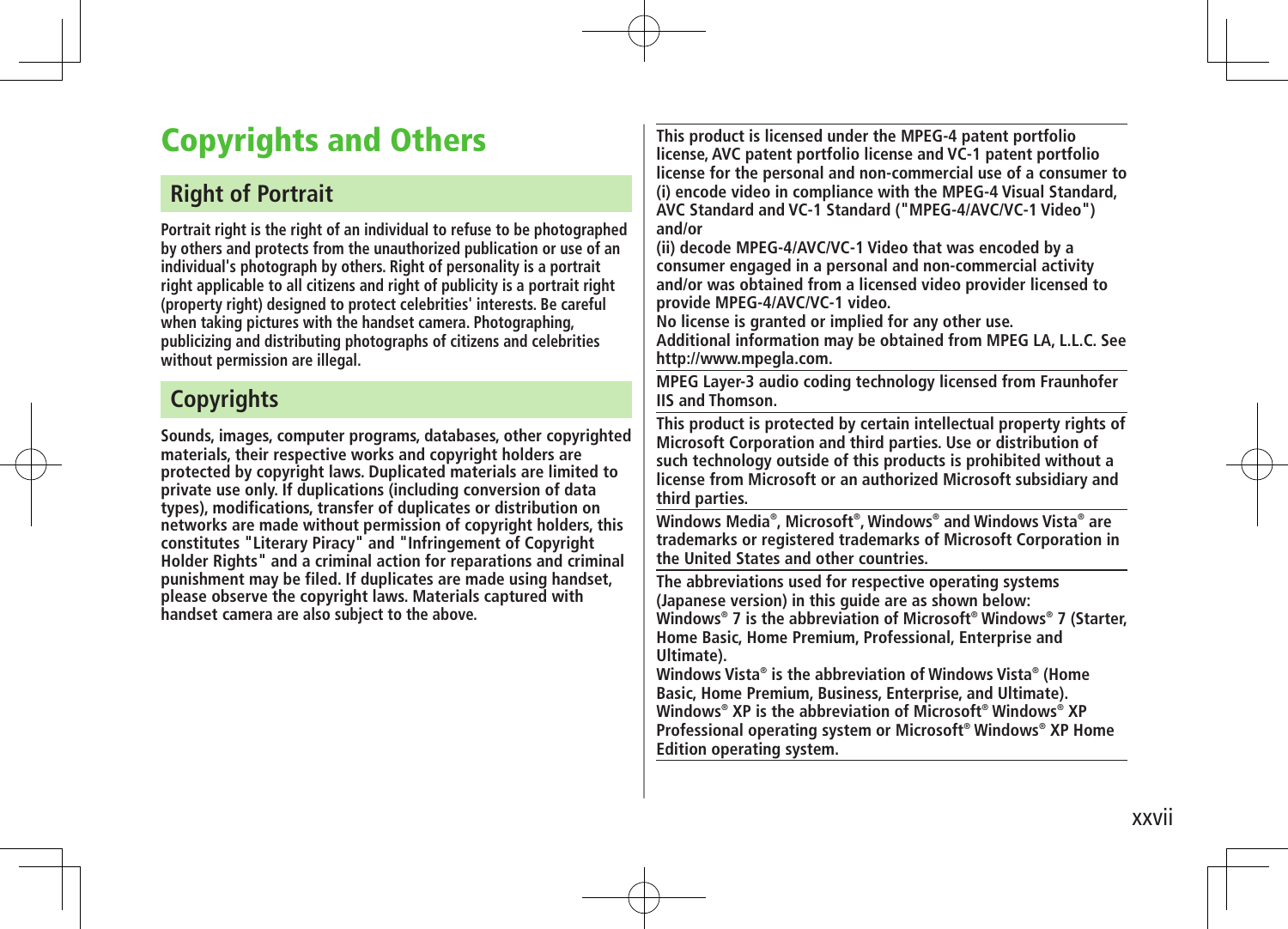**Microsoft Windows operating system is abbreviated as "Windows" in this guide.**

**Java and all Java based trademarks and logos are trademarks or registered trademarks of Sun Microsystems, Inc. in the U.S. and other countries.**



**Aplix, microJBlend and JBlend, and all Aplixor JBlend-related trademarks and logos are trademarks or registered trademarks of Aplix Corporation in the U.S., Japan and other countries.**

**QR Code is a registered trademark of DENSO WAVE INCORPORATED.**



**microSDHC Logo is a trademark.**

**Chaku-Uta® and Chaku-Uta Full® are registered trademarks of Sony Music Entertainment (Japan) Inc.**

**Machi-Uta® is a registered trademark of KDDI CORPORATION.**

**This product is protected by certain intellectual property rights of Microsoft Corporation. Use or distribution of such technology outside of this product is prohibited without a license from Microsoft or an authorized Microsoft subsidiary. Content providers are using the digital rights management technology for Windows Media contained in this device ("WM-DRM") to protect the integrity of their content ("Secure Content") so that their intellectual property, including copyright, in such content is not misappropriated. This device uses WM-DRM Software to play Secure Content ("WM-DRM Software"). If the security of the WM-DRM Software in this device has been compromised, owners of Secure Content ("Secure Content Owners") may request that Microsoft revoke the WM-DRM Software's right to acquire new licenses to copy, display and/or play Secure Content. Revocation does not alter the WM-DRM Software's ability to play unprotected content. A list of Revoked WM-DRM Software is sent to your device whenever you download a license for Secure Content from the Internet or from a PC. Microsoft may, in conjunction with such license, also download revocation lists onto your device on behalf of Secure Content Owners.**

**This product contains software licensed complying with GNU General Public License (GPL), GNU Lesser General Public License (LGPL), etc. For more details, follow these steps: Main Menu** → **Settings** → **Phone Settings** → **GPL License etc.**

# **83 Bluetooth**®

**Bluetooth® is a registered trademark of the Bluetooth SIG, Inc.**

**The Bluetooth word mark and logos are owned by the Bluetooth SIG, Inc. and any use of such marks by Panasonic Mobile Communications Co., Ltd. is under license.**

**Other trademarks and trade names are those of their respective owners.**

**This product is loaded with Bluetooth™ Stack for Embedded Systems Spec 2.0 by Toshiba Corp.**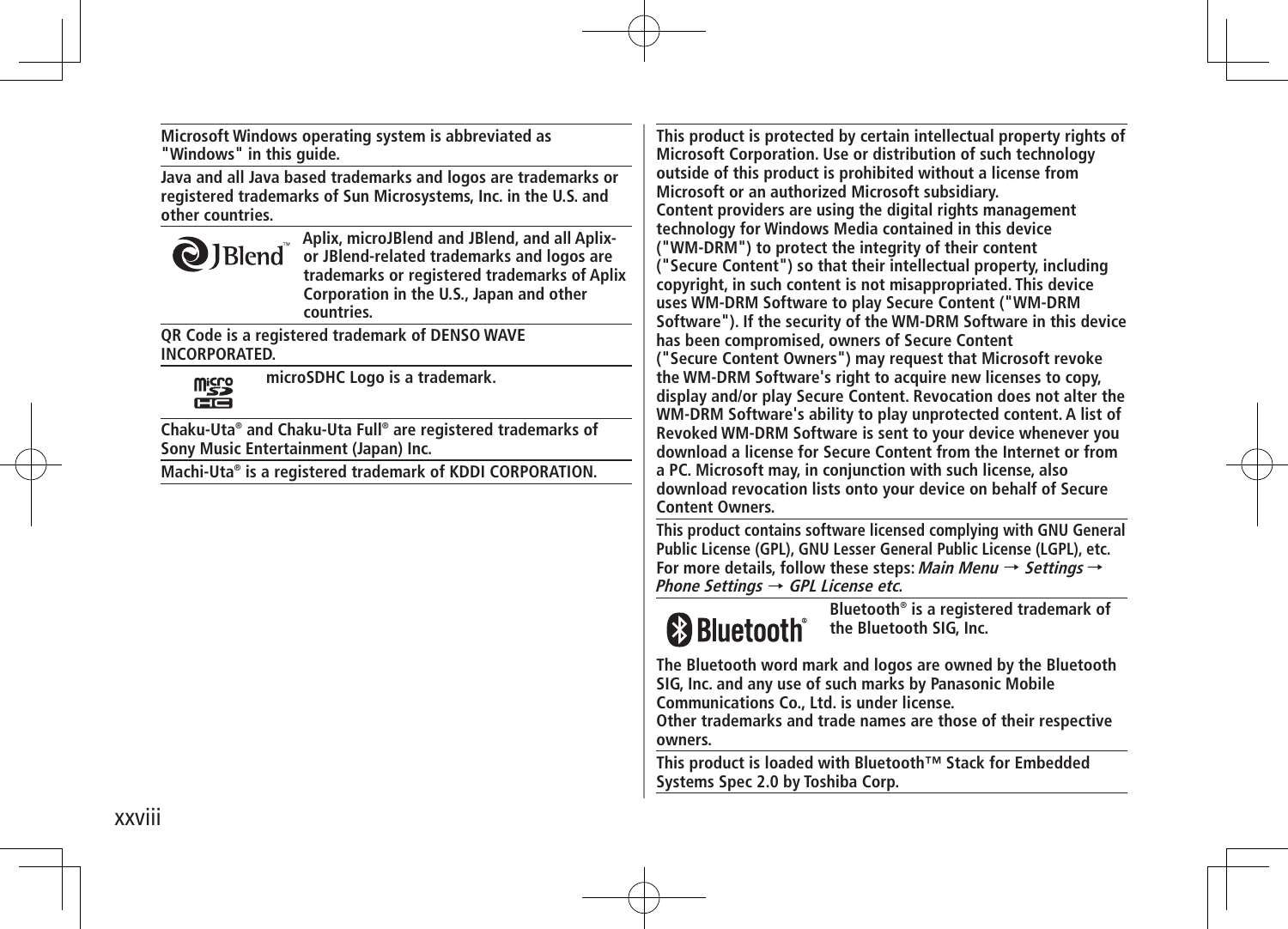**Powered by MascotCapsule® MascotCapsule® is a registered trademark of HI CORPORATION © 2010 HI CORPORATION. All Rights Reserved.**

**The image stabilization technology utilized is PhotoSolid® , a product of Morpho, Inc.**

**The fast image rendering engine utilized is ImageSurf® , a product of Morpho, Inc.**

**PhotoSolid® and ImageSurf® are registered trademarks of Morpho, Inc.** 

**FeliCa is a contactless IC card technology developed by Sony Corporation.**

**FeliCa is a registered trademark of Sony Corporation.**

 **is a registered trademark of FeliCa Networks, Inc.**

**"Osaifu-Keitai" is a registered trademark of NTT DoCoMo, Inc. in Japan.**



**This product contains NetFront Mobile Client Suite of ACCESS CO., LTD. ACCESS and NetFront are trademarks or registered trademarks of ACCESS CO., LTD. in the United States, Japan and other countries. ©2008 ACCESS CO., LTD. All rights reserved.**

**This software is based in part on the work of the Independent JPEG Group.**

**IrFront is a trademark or registered trademark of ACCESS CO., LTD. in Japan and other countries.**

**The IrDA Feature Trademark is owned by the Infrared Data Association and used under license therefrom.**



**This product contains Adobe® Flash® Lite™ Player under license from Adobe Systems Incorporated.**

**Copyright© 1996-2008 Adobe Macromedia Software LLC. All rights reserved. Adobe, Flash and Flash Lite are either registered trademarks or trademarks of Adobe Systems Incorporated in the United States and/or other countries.**

**"AutoArt" adopted by this product is based on Emoji Lite® , protected by the intellectual property rights of Acrodea, Inc.**

**AirStation™ and AOSS™ are the trademarks of BUFFALO INC.**

**The Twitter name, logo, Twitter T and Tweet are trademarks of Twitter, Inc. in the United States and other countries.**

**SOFTBANK, SOFTBANK's equivalent in Japanese and the SOFTBANK logo are registered trademarks or trademarks of SOFTBANK CORP. in Japan and other countries.**

**S! Mail, Navi Appli, MOBILE WIDGET, Graphic Mail, PC Mail, Location Navi and Keitai Wi-Fi are trademarks or registered trademarks of SOFTBANK MOBILE Corp.**

**Yahoo! and the "Yahoo!" or "Y!" logos are trademarks and/or registered trademarks of Yahoo! Inc. in the U.S.**

**This product is manufactured or sold under license from InterDigital Technology Corporation.**

**Other company and product names mentioned herein are trademarks or registered trademarks of their respective owners.**

**The software contained in 942P is copyrighted material; copyright, moral right and other related rights are protected by copyright laws. Do not copy, modify, alter, disassemble, decompile or reverse-engineer the software, and do not separate it from hardware in whole or part.**